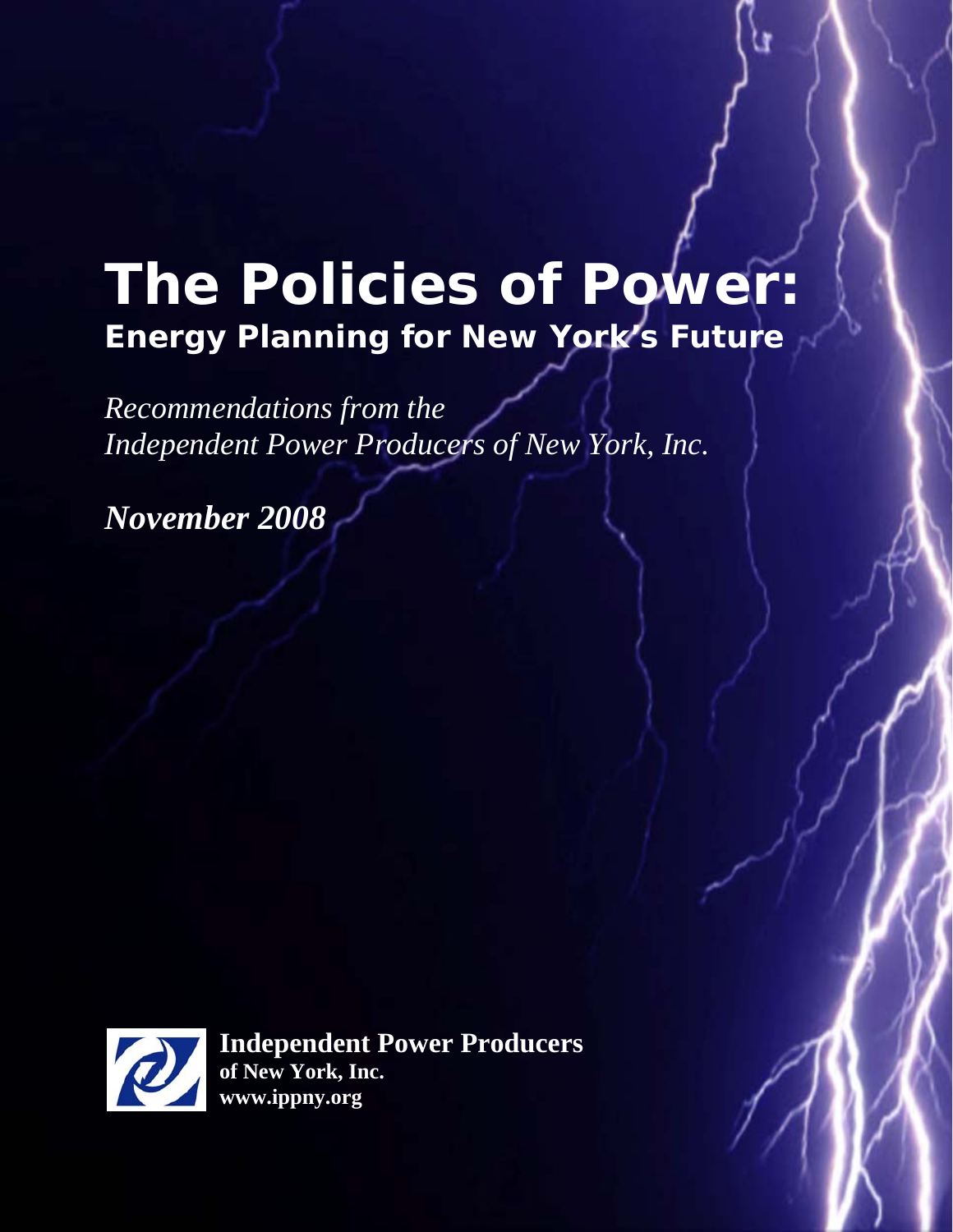## **Contact Information**

#### **Independent Power Producers of New York, Inc.**

19 Dove Street, Suite 302 Albany, New York 12210 Tel: (518) 436-3749 Fax: (518) 436-0369 www.ippny.org

**Gavin J. Donohue** 

President & CEO gavin@ippny.org

#### **Timothy R. Bush**

Director of Market & Regulatory Affairs tbush@ippny.org

**Radmila Miletich**  Legislative & Environmental Policy Director radmila@ippny.org

#### **Christopher LaRoe**

Communications Director christopher@ippny.org

#### **Vanessa LaClair, CMP**

Membership Services & Events Coordinator vanessa@ippny.org

> **Rachel Amyot**  Administrative Assistant rachel.amyot@ippny.org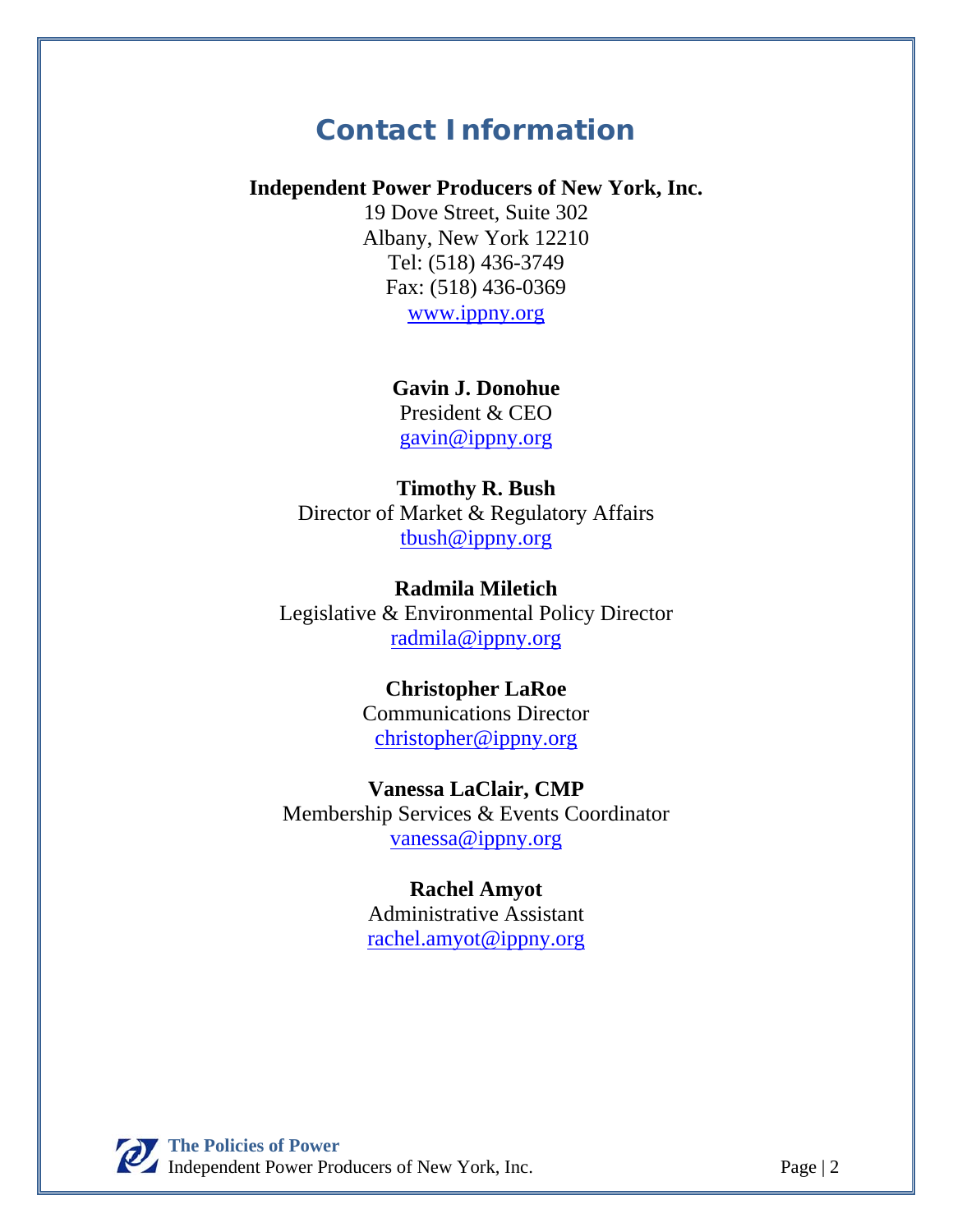# **2008 Board of Directors Executive Committee Members**

#### **Chairman**

Christopher Trabold Executive Director Brooklyn Navy Yard Cogeneration Partners

#### **Vice Chairman**

Christopher Wentlent Business Manager AES NY, LLC

#### **Vice Chairman**

David Applebaum Director, Regulatory Affairs FPL Energy, LLC

#### **Secretary**

Raymond Long Director, Northeast Region NRG Energy, Inc.

#### **Treasurer**

Howard Fromer Director, Market Policy PSEG Power New York, Inc.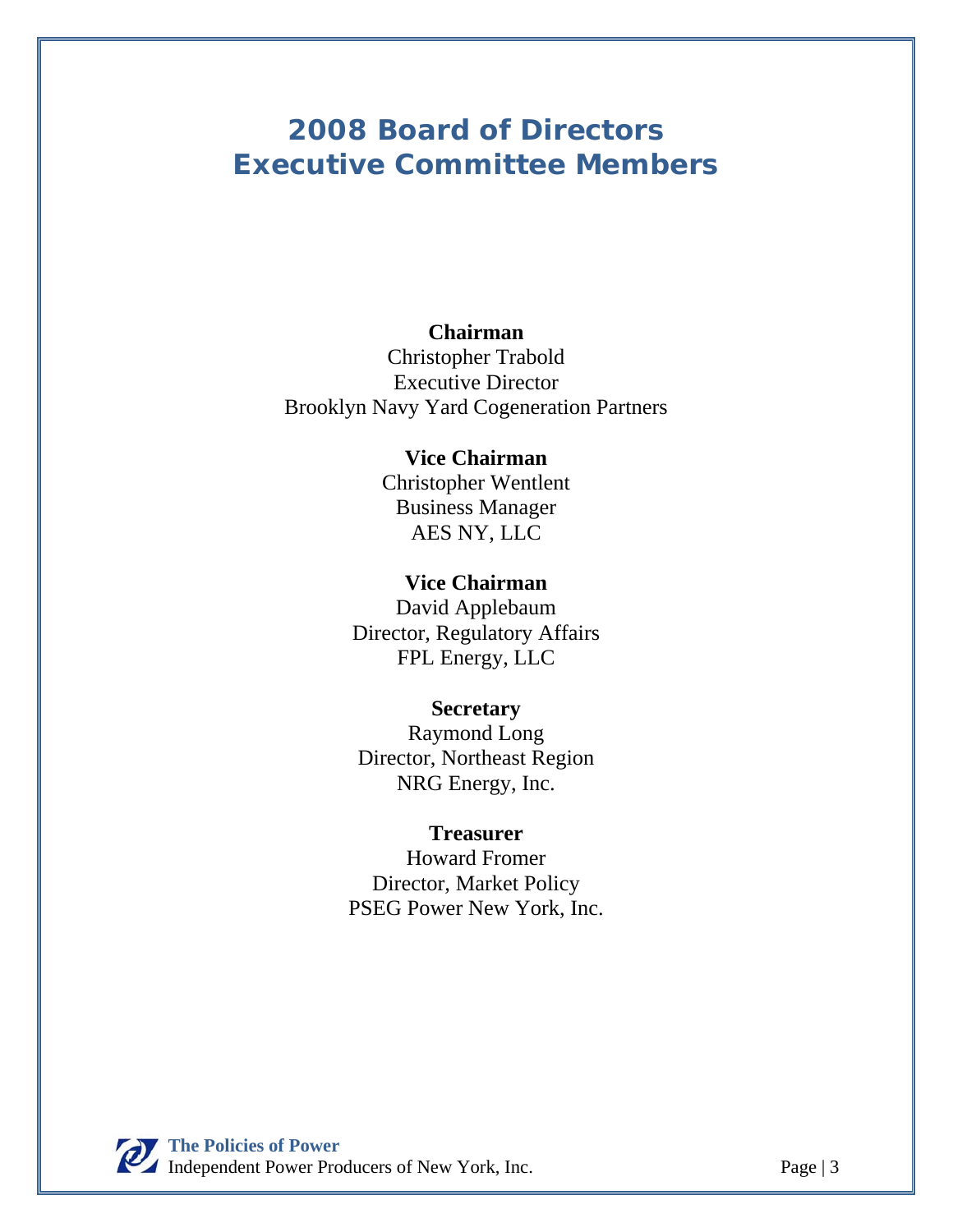### **2008 Board of Directors**

**Christopher Wentlent**  Business Manager AES-NY, LLC

**David Youlen**  Senior Vice President, North American Generation Development Brookfield Renewable Power

**Christopher Trabold**  Executive Director Brooklyn Navy Yard Cogeneration Partners

**John Flumerfelt**  Director of Government & Public Affairs Calpine Corporation

**Jack Breen**  Asset Manager Competitive Power Ventures

**Daniel Allegretti**  Vice President of Regulatory & Origination Constellation Energy Commodities Group, Inc.

**Daniel Weekley**  Managing Director, Northeast Government Affairs Dominion

**Martin Daley**  Managing Director, Asset Management Dynegy Inc.

**Kenneth Theobalds**  Vice President Entergy Nuclear Northeast

**Mark Comora**  President Fortistar

**David Applebaum**  Director, Regulatory Affairs FPL Energy, LLC

**Jeffrey Perry** Vice President, New York & New England Mirant

**Chuck Hinckley**  Executive Chairman Noble Environmental Power

**Raymond Long**  Director, Northeast Region NRG Energy, Inc.

**Howard Fromer**  Director, Market Policy PSEG Power New York, Inc.

**Joseph Swift**  Principal SCS Energy, LLC

**Stephen Kamppila**  General Manager Selkirk Cogen Partners, LP

**John Rohde**  Director of Business SUEZ Energy North America, Inc.

**Liam Baker**  Manager, Regulatory and Governmental Affairs US Power Generating Company, LLC

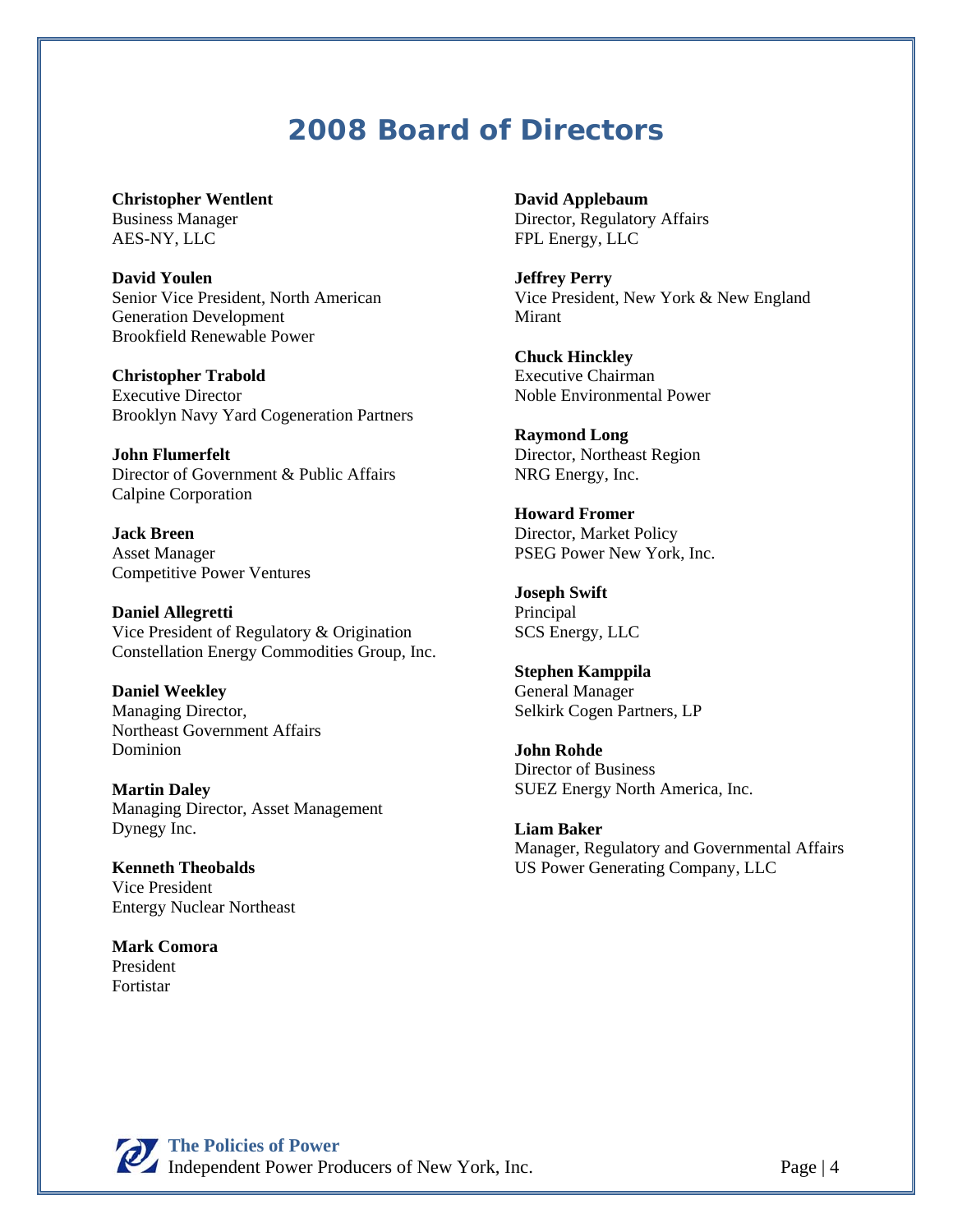# **Table of Contents**

| Competitive Wholesale Energy Markets Benefit New York State  12            |
|----------------------------------------------------------------------------|
|                                                                            |
|                                                                            |
|                                                                            |
|                                                                            |
|                                                                            |
|                                                                            |
|                                                                            |
|                                                                            |
|                                                                            |
|                                                                            |
|                                                                            |
| New York Power Authority / Long Island Power Authority  30                 |
|                                                                            |
|                                                                            |
|                                                                            |
|                                                                            |
| Attachment: "DEC Environmental Initiatives Affecting Generating Units"  36 |

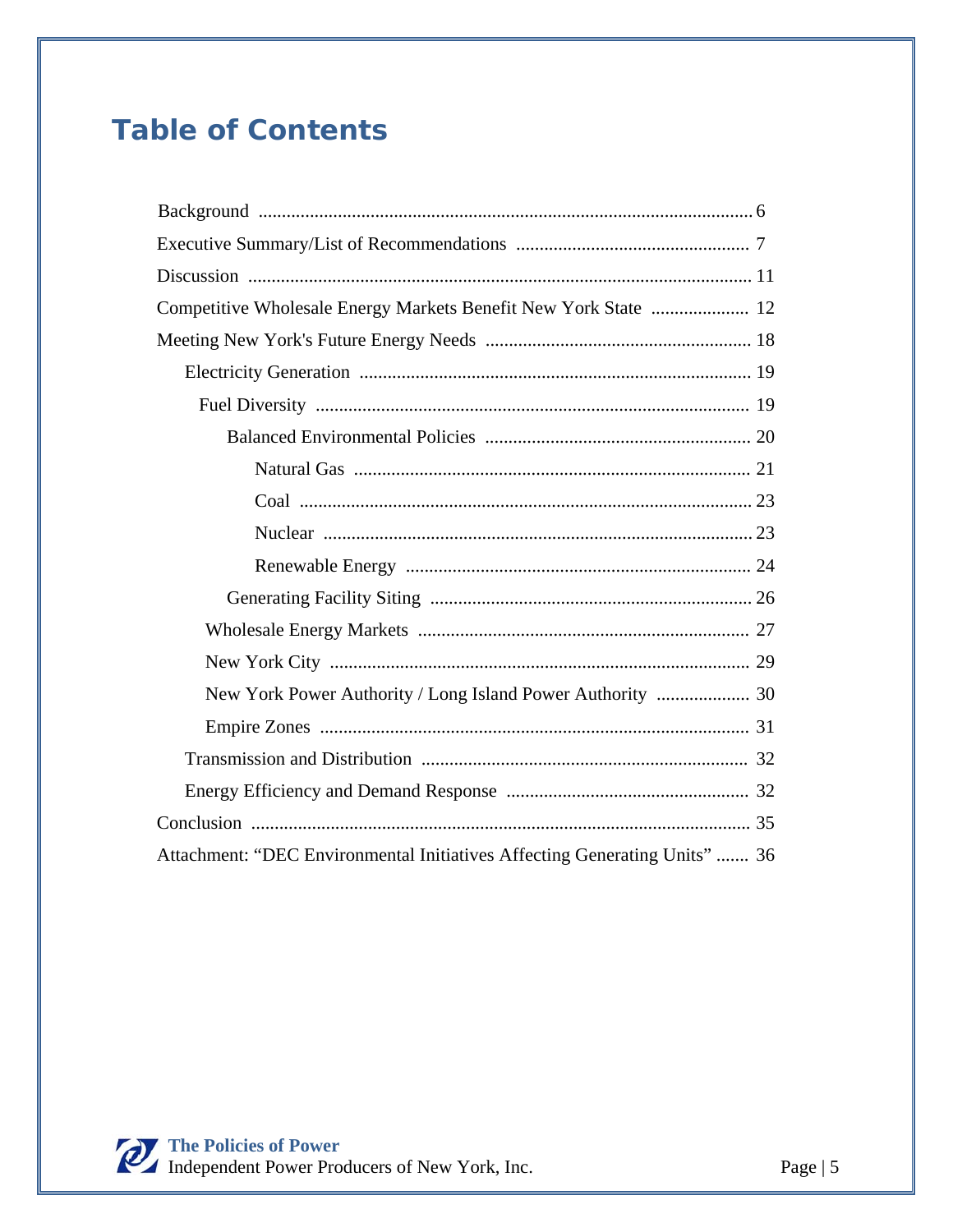# **Background**

On April 9, 2008, Governor David Paterson issued Executive Order No. 2, thereby establishing a process to develop a State Energy Plan ("Energy Plan"). A State Energy Planning Board ("Energy Board") was created and tasked with the development of the Energy Plan. On August 7, 2008, the Energy Board released a Final Scope of the 2009 New York State Energy Plan. A draft Energy Plan is scheduled to be released no later than March 31, 2009, to be followed by a comment period and a release of a final Energy Plan no later than June 30, 2009.

During the development of the Energy Plan, "The Board shall consult with and seek to maximize input from State departments, agencies and public authorities, as well as private and public entities, including the New York Power Authority, the Long Island Power Authority, and the New York Independent System Operator, with respect to the development of the Energy Plan." Although no official process or timeline has been established to submit comments to the Energy Board prior to the release of the draft Energy Plan, it has been stated often by those tasked with drafting the plan that public input is welcome.

<u>.</u>

<sup>&</sup>lt;sup>1</sup> Governor David Paterson, Executive Order No. 2, April 2009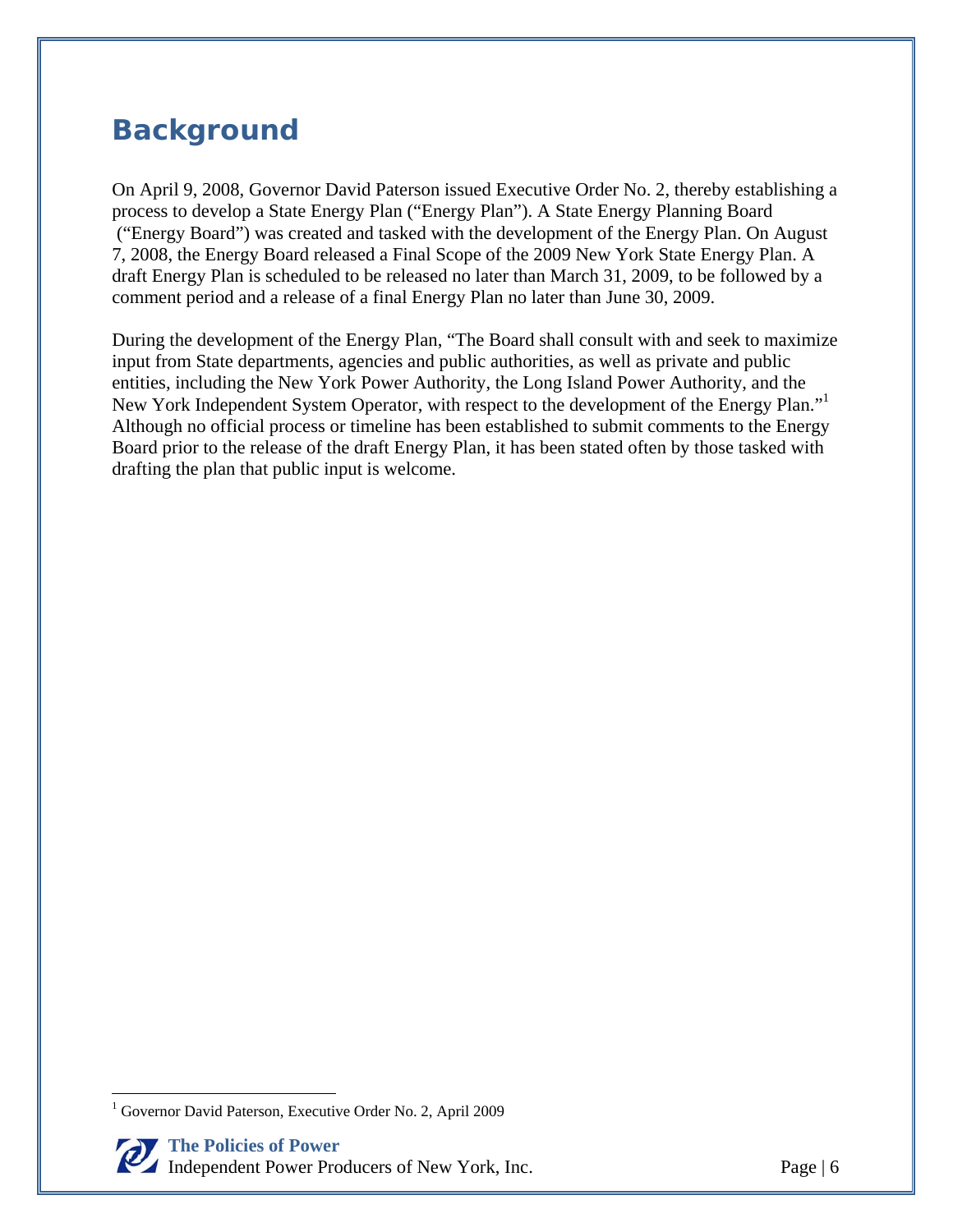# **Executive Summary/List of Recommendations**

The Independent Power Producers of New York, Inc. ("IPPNY") is a trade association representing companies involved in the development of electric generating facilities; the generation, sale, and marketing of electric power; and the development of natural gas facilities in the state of New York. IPPNY members generate over 75 percent of New York's electricity using a wide variety of technologies and fuels, including hydro, nuclear, wind, waste, coal, natural gas, oil, and biomass. New York's independent power producers have invested over \$10 billion to purchase, construct, and operate their facilities, and well over \$30 million in their communities located throughout New York State. Additionally, New York's generators pay annual taxes of nearly \$300 million and employ more than 10,000 individuals across the state. This document contains information and recommendations garnered from IPPNY's broad membership. $^{2}$ 

Although several topics fall under the umbrella of an Energy Plan, IPPNY's comments will focus primarily on the following, as described in the Final Scope of 2009 New York State Energy Plan:

As is evident from the Executive Order, the 2009 NYS Energy Plan is intended to identify and assess critical factors that will affect the State's ability to meet its projected future energy needs, including its ability to sustain an environment capable of attracting reasonably priced capital to support necessary investments. Maintaining the adequacy and reliability of critical systems and infrastructure will be a primary focus of the Plan.

The ongoing evolution of New York State's competitive wholesale energy markets is essential for continuing to meet New York's energy needs in the future. This evolution is vitally dependent upon regulatory certainty and consistency, as an ever-changing or unpredictable regulatory landscape stifles the development of any market. New York is to be applauded for its efforts to develop a blueprint, which, ideally, will provide a clear indication of the tenor, scope, and direction of policies affecting the energy industry to come. To that end, IPPNY has outlined recommendations on a broad spectrum of energyrelated issues in this White Paper.

#### **Recommendations:**

 $\overline{a}$ 

1) The Energy Plan should strongly re-affirm a commitment to the competitive market model as the most appropriate approach to satisfy the long-term needs for reliability of energy supply at the lowest possible cost, for the benefit of consumers in New York State. Additionally, the Energy Plan should advance new policies only after full consideration has been given to the potential impact that such policies may have on New York's competitive markets. The importance of

 $2$  All of the views expressed in these comments do not necessarily represent the positions of each of IPPNY's members. In addition, nothing in these comments should be deemed to waive any rights that IPPNY or any of its members may have to challenge the procedural or substantive legality of the State Energy Plan or any element thereof.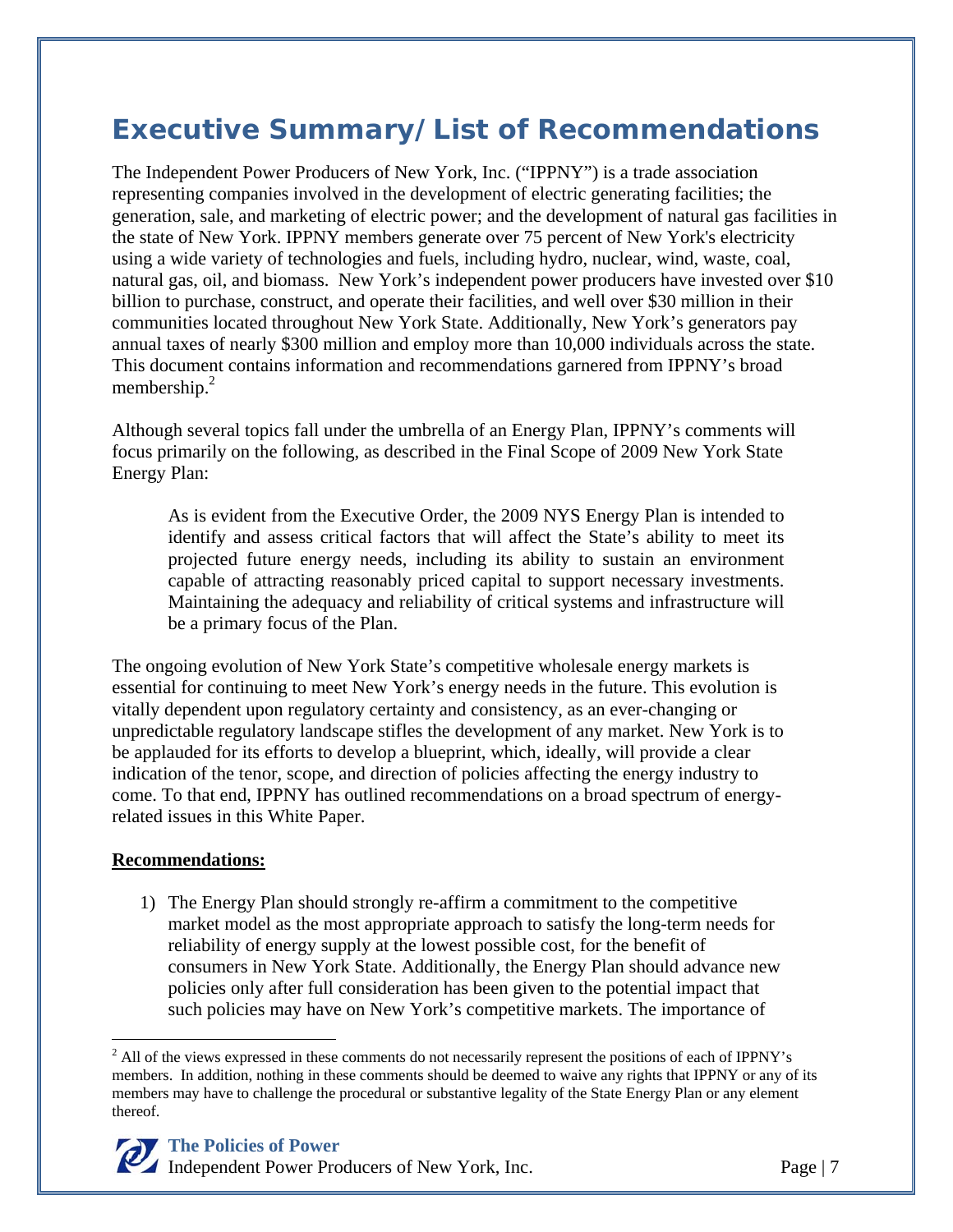regulatory certainty cannot be overstated in terms of attracting needed investment to New York.

- 2) Sound energy policy should reflect a balance that encourages adequate supplies of three inter-related elements – generation, transmission and distribution, and energy efficiency and demand response. Sound regulatory policy should be characterized by a balanced approach to pursuing the sometimes conflicting goals of efficient and reliable electric markets, environmental stewardship, and maintaining and improving the state's economic health.
- 3) Fuel diversity is an essential element of a reliable generation portfolio, and New York's Energy Plan should promote policies to maintain and expand our diverse generation mix. The development of a comprehensive and efficient, fuel-neutral power generating facility siting statute is one of the critical components in this effort.
- 4) Additionally, fuel-specific policies will promote fuel diversity:
	- a. **Natural Gas** Adequate and diverse sources of supply and improved infrastructure are needed to the extent that New York's reliance on natural gas as a fuel source to power generating facilities increases. New natural gas pipelines or expansions of existing pipelines from historical sources of supply are needed, as is the monitoring of new sources of supply. Liquefied natural gas is one technology that can provide access to additional sources of supply.
	- b. **Coal** The United States has an ample supply of coal, which is a relatively less expensive fuel. Existing economic and environmentally compliant coal facilities should remain part of the state's generation portfolio. Furthermore, as carbon dioxide targeted environmental initiatives move forward, the development of carbon capture and sequestration technology becomes more important. Funds collected under the Regional Greenhouse Gas Initiative should be used, in part, for research and development of such technologies.
	- c. **Nuclear** Nuclear energy provides reliable, virtually emission-free baseload power, and, therefore, it is imperative that the Energy Plan supports the ongoing operation of the state's existing nuclear facilities, in addition to encouraging the development of additional nuclear resources.
	- d. **Renewable Energy** The state's Renewable Portfolio Standard (RPS) program has provided incentives to successfully advance renewable projects. Therefore, the Energy Plan should call for full funding of the RPS and call for the expansion of the program to include existing, nongovernmental merchant hydroelectric facilities and energy-from-waste facilities as eligible for RPS incentives.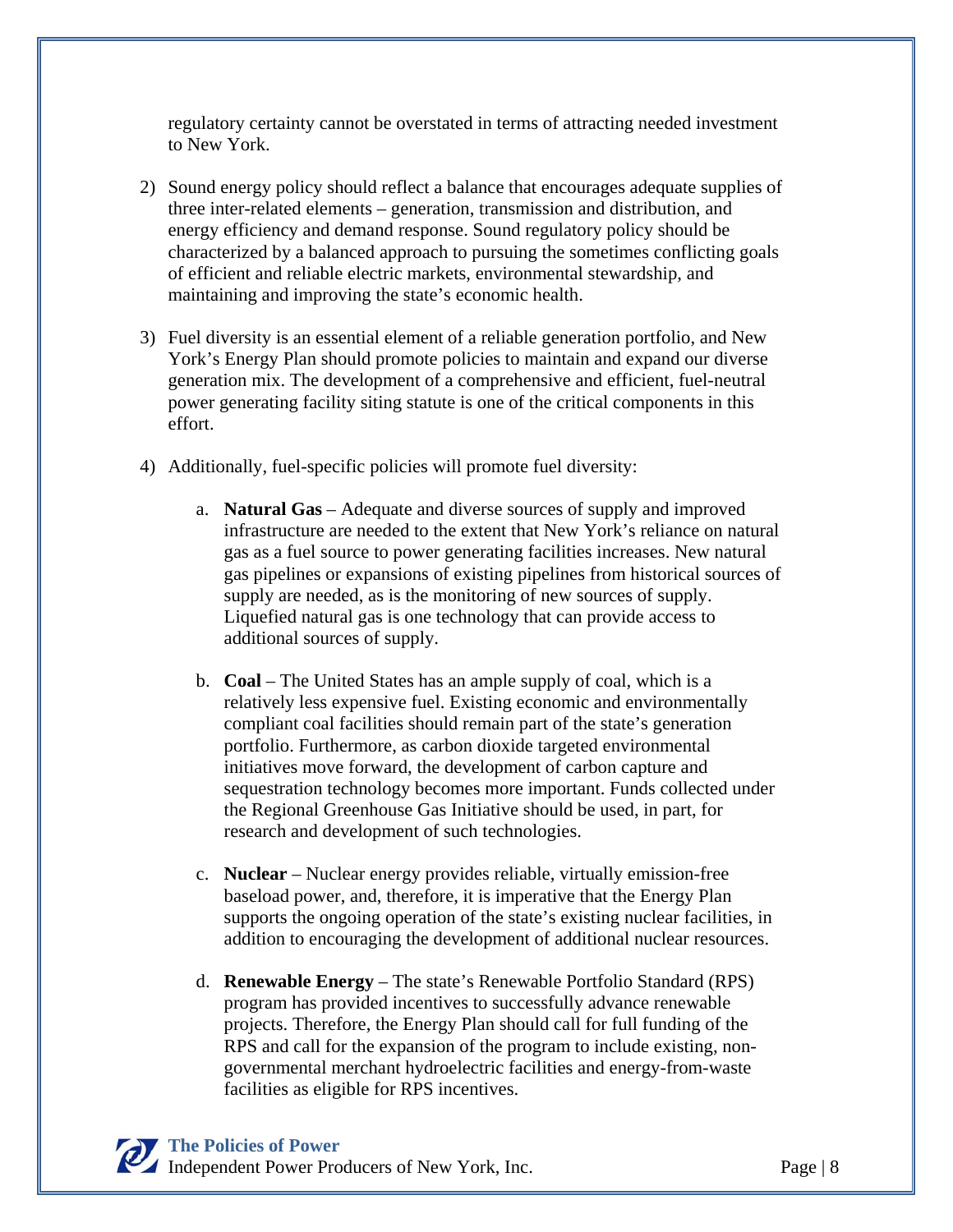- 5) To ensure the continued development of competitive wholesale markets, the Energy Plan should recommend further exploration by the Public Service Commission ("PSC") and the New York Independent System Operator ("NYISO") into the establishment of a properly structured forward capacity market approved by the Federal Energy Regulatory Commission ("FERC"). Absent the implementation of such a forward capacity market, the use of competitively procured long-term contracts by and between regulated utilities or load serving entities and merchant parties to meet load should be explored. Both measures may be practical tools to aid in the financing of needed future projects.
- 6) New York's Energy Plan should set a clear, long-range direction that balances energy policy with environmental and economic development initiatives. To best prepare future environmental policy, it is vital that the Energy Plan assess the cumulative impacts that all existing and pending environmental regulations may have on all aspects of energy policy, including cost, reliability, and fuel diversity, as well as areas of economic development. New York should be engaged in advocating for properly structured national emission reduction programs in lieu of state or regional efforts, which create geographic, economic and investment imbalances.
- 7) The New York Power Authority and the Long Island Power Authority should utilize requests for proposals ("RFPs") in lieu of self-supply to competitively procure power from the market to satisfy their energy needs, to the extent that a forward capacity market is not adopted for New York. Neither entity should be encouraged, or indeed permitted, to engage in construction of infrastructure, unless it has been clearly demonstrated that a critical energy need cannot be met through the investment of private resources.
- 8) Empire Zone benefits are an important method of encouraging businesses to locate and expand in New York and should continue to be offered as incentives for the construction and/or expansion of all types of generating facilities.
- 9) A robust and dependable transmission and distribution system is essential for the continued reliable operation of the state's power grid and for the addition of new generation. New York State should evaluate proposed transmission projects on a case-by-case basis, consistent with the cost allocation and recovery mechanisms contained in the NYISO's FERC-approved tariff.
- 10) Energy efficiency and demand response ("EE and DR") are valuable tools, which can help meet load under peak conditions and, when properly targeted, can even reduce the need for major infrastructure investment. However, due to the relatively long lead times for new construction, New York needs to proceed cautiously and avoid over-reliance on EE and DR as a long-term replacement for iron in the ground. In order to avoid reliability issues in the future arising from a supply/load imbalance, these resources must be properly targeted, measured, and verified.

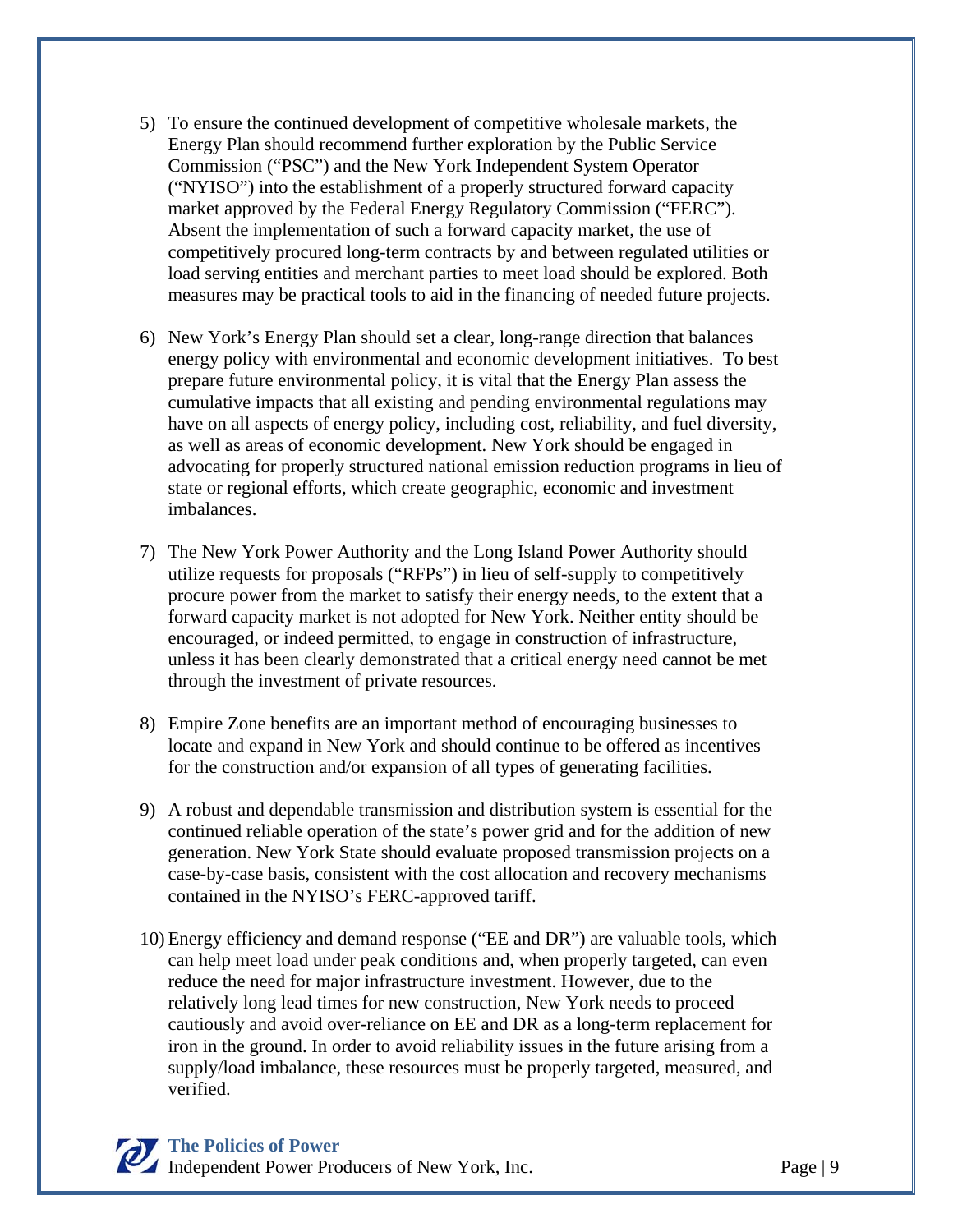IPPNY appreciates the opportunity provided to us and other stakeholders to submit input to members of the State Energy Planning Board, as you develop the 2009 New York State Energy Plan. Sound energy policy in New York State is vital for the future of our state, and the policies set forth in the Energy Plan will help set the course for how New York will overcome its energy, economic, and environmental challenges in years to come. We offer ourselves as a resource going forward in this planning process.

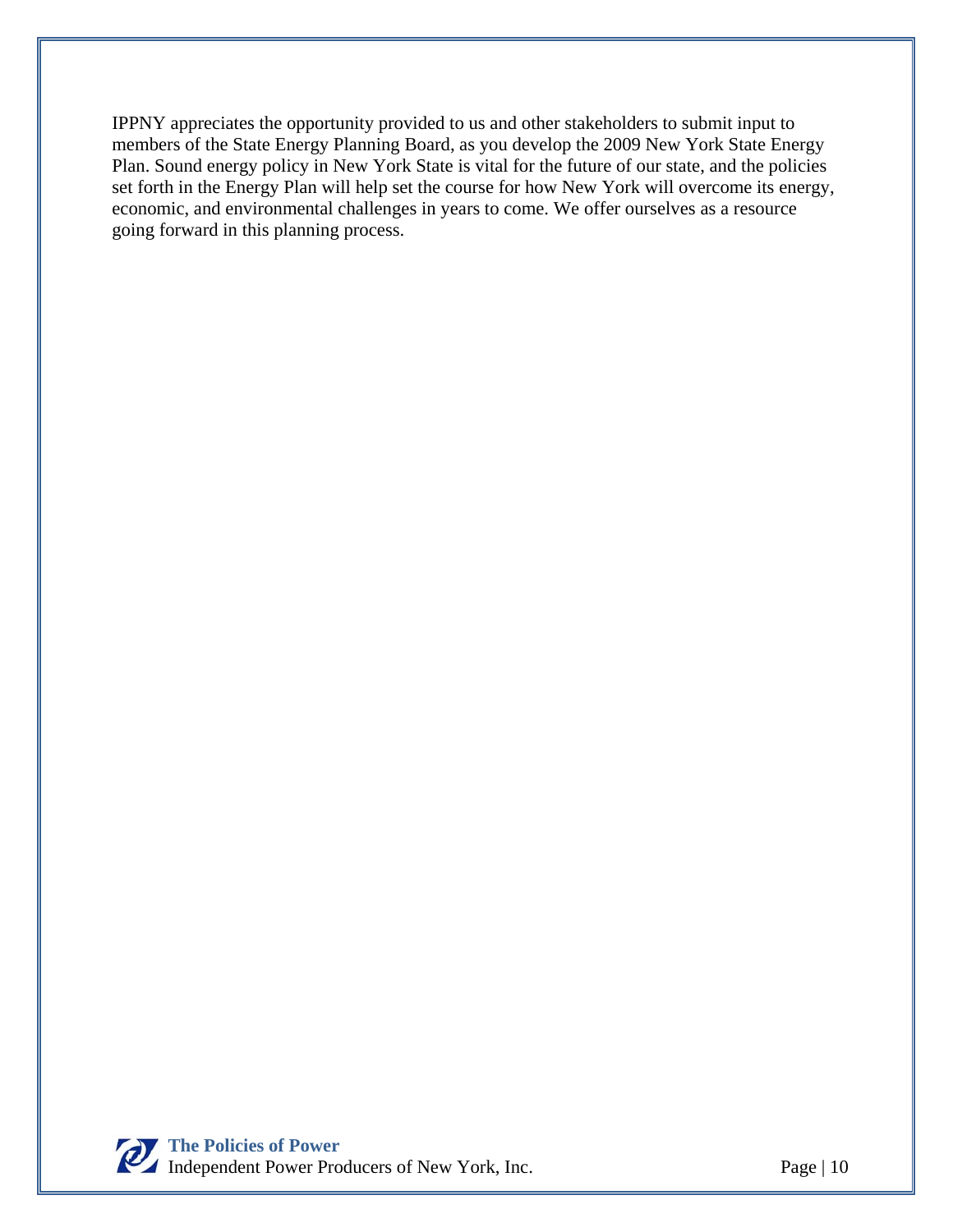# **Discussion**

Specific recommendations are made by this document in regards to individual policies; however, there are two broader themes that IPPNY contends must be adhered to as an Energy Plan is developed.

#### **First:**

#### **New York State must maintain and enhance its commitment to policies that foster the continued evolution and implementation of competitive energy markets.**

In fact, previous State Energy Plans have endorsed competitive electric markets and recognized the leadership role that New York has attained on an international level in the architecture of these markets. In 2002, the State Planning Board proclaimed, "The events of the past four years continue to support the validity of the 1998 State Energy Plan findings. In all the key areas (price, reliability, economic development, adequacy, and environmental impact) the evidence shows that competition has been beneficial, but greater benefits can be achieved."<sup>3</sup> IPPNY contends that this statement remains applicable today.

#### **Second:**

#### **New York's Energy Plan must acknowledge that one of the critical underpinnings of robust, competitive markets is regulatory certainty and consistency.**

Minimizing regulatory uncertainty and unpredictability will reduce risk and attract investment at lower costs. The availability of capital for investment is a critical factor for the success of any industry that is capital-intensive in nature; the energy industry is no exception. Generating facility upgrades cost in the millions of dollars, and the development and construction of new, or repowering of existing, power generating facilities costs hundreds of millions, if not billions, of dollars. Investment in such facilities comes with the inherent risk of vying in competitive wholesale energy markets, a risk borne by investors rather than ratepayers. Investors must weigh the merits of each project against those risks and make an informed decision about whether or not such an investment is prudent. However, the ability to make an informed decision is diminished by an ever-changing regulatory landscape, when shifts in policy and the resulting changes in regulations can make otherwise sound investments uneconomic almost overnight. As has been made even more apparent recently, there is limited capital in the world, in this country, and in this region. In the face of this changed financial landscape, we must foster – not thwart – commitment by those looking to invest in New York State. Therefore, the Energy Plan should develop a blueprint that sets the appropriate tone and the direction for policies going forward, providing assurance that viable projects today are not stripped of such viability tomorrow.

 $\overline{a}$ <sup>3</sup> 2002 State Energy Plan and Final Environmental Impact Statement, June 2002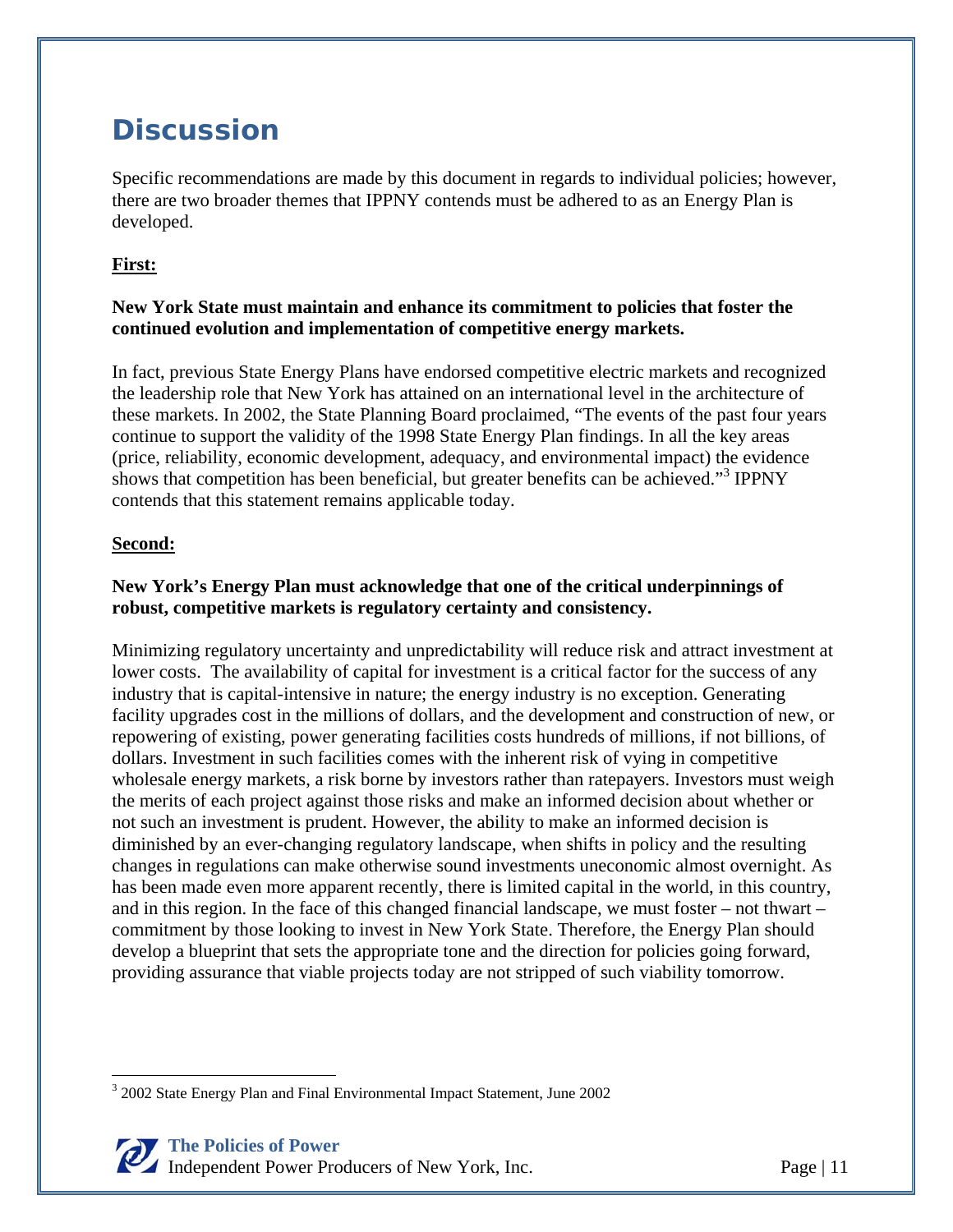# **Competitive Wholesale Energy Markets Benefit New York State**

In 1996, the New York State Public Service Commission issued its seminal order setting forth its policy on competitive electricity markets and declaring its intent to encourage competition wherever feasible.<sup>4</sup> The PSC found that introducing competition to the electric industry in New York was expected to reduce rates, spur innovation and efficiency, increase customer choice, and encourage economic growth. The results from introducing competition into New York's energy markets have justified making the transition.

One of the most important benefits of wellfunctioning competitive markets is that they provide the appropriate incentives for efficient investment and operational decisions. The lack of an ensured regulated return, which is central to competitive markets, is a strong inducement that drives innovation and dictates that generation resources are operated efficiently. Unlike the regulated paradigm, competition provides the price signals to promote an efficient level of investment in appropriate locations. Though only a little over a decade old, competitive markets have bolstered system reliability, increased generator availability and efficiency, retained needed existing generating facilities and, to some degree, encouraged the development of new generation. All of these benefits are critically important and show that New York's energy needs can continue to be satisfied by electricity producers in the future.

 $\overline{a}$ 

In fact, generator availability has reached an all time high in New York under the competitive market design. Impressively, average generating facility availability increased from 87.5 percent (1992–1999) to 94.4 percent  $(2000-2007)$ .<sup>5</sup> This increased availability of existing facilities is equivalent to adding 2,400 megawatts ("MW") – four medium-sized generating facilities – to the grid. The importance of generator availability cannot be overstated, especially during times of peak demand. It is essential to note that in 2006, when electricity demand records were set three times in rapid succession in one summer, independent power producers continued to operate their facilities with unprecedented efficiency to meet the needs of consumers.

Not only are consumers' needs being met reliably, the cost of electricity, when adjusted for inflation, has been trending lower. According to the New York State Department of Public Service, the total real cost of electricity for the typical residential customer in New York dropped by almost 16 percent between 1996 and 2004.<sup>6</sup> Similar reductions were experienced by commercial and industrial customers. Correspondingly, despite upward pressure on prices from record fuel prices, continued increased usage and additional government regulation, wholesale power prices remained stable on an inflation-adjusted basis. Another study

1

<sup>4</sup> Cases 94-E-0952 *et al*., *In the Matter of Competitive Opportunities Regarding Electric Service*, Opinion and Order Regarding Competitive Opportunities for Electric Service, Opinion 96-12, May 20, 1996

<sup>&</sup>lt;sup>5</sup> "New York's Energy Future," NYISO President and CEO Stephen Whitely, Presented at IPPNY Fall Conference, September 2008 http://www.ippny.org/files/pdfs/Fall08/SWhitley\_Fal l2008.pdf 6

<sup>&</sup>lt;sup>6</sup> "Staff Report on the State of Competitive Energy Markets: Progress To Date and Future Opportunities," New York State Department of Public Service, March 2006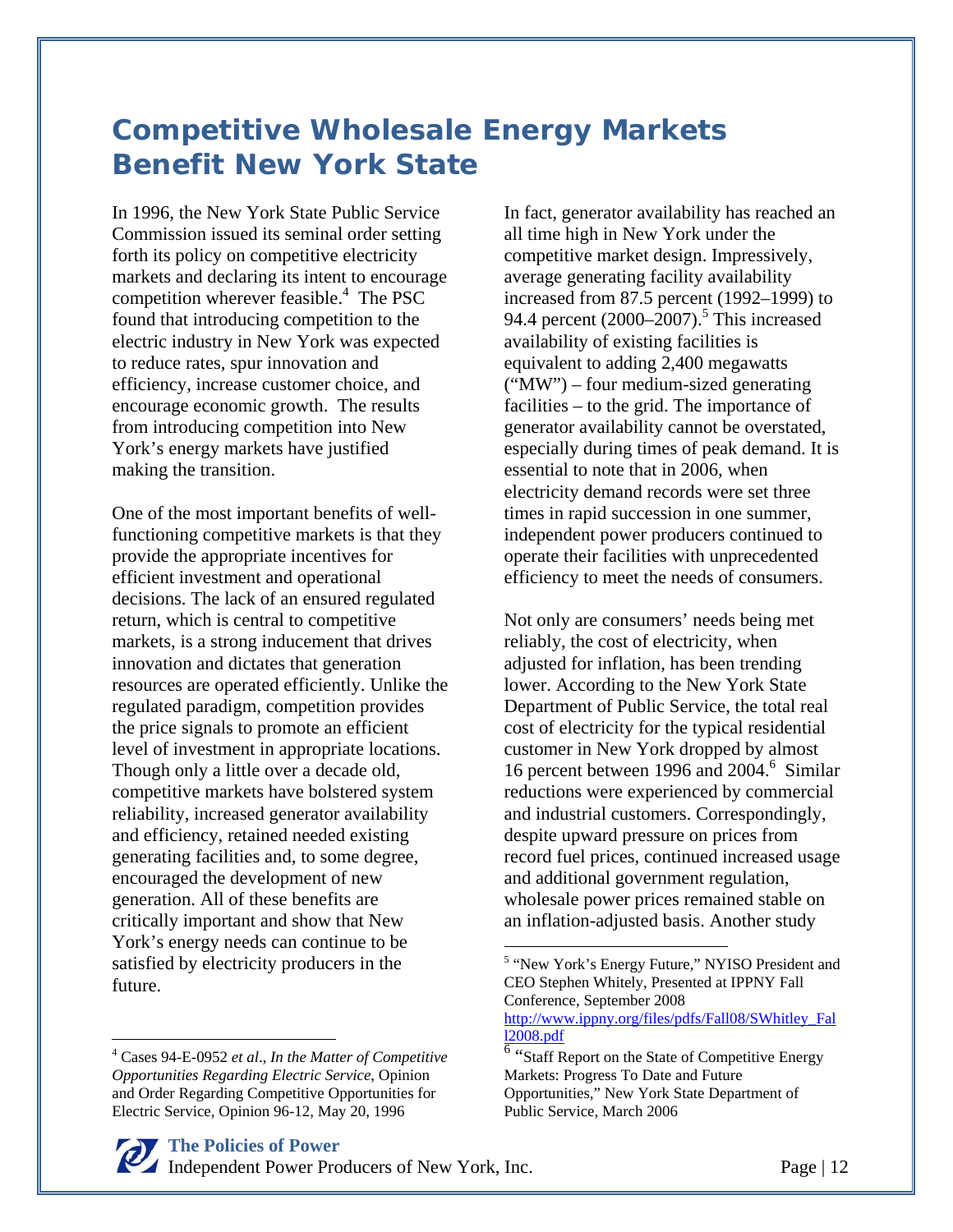found that "…comparing changes in consolidation of control areas within New York, combined with reduced outage rates for nuclear and fossil generating units, results in [savings for New York consumers] between \$100 and \$200 million/year*…"7*

These natural results occur when competition is introduced into an industry that previously had little incentive to become more efficient and cost-effective. An equally compelling benefit of competition is that it shifts the risk of poor investment and operational decisions from the consumer to the company's shareholders. Under the regulated paradigm, investment decisions largely were rewarded with both a return of, and on, the investment. In the competitive arena, merchant companies internalize fully risks associated with recovering a return of, and on, its investment. Thus, in the event of poor investment decisions, consumers are no longer subjected to the costs of uneconomic resources through utility rates.<sup>8</sup>

Independent power producers in New York clearly have been willing to take the risk of

 $\overline{a}$ 

investment. Merchant companies have spent billions of dollars to acquire generating facilities from the investor-owned utilities through protocols that were designed to maximize auction proceeds for the benefit of New York's consumers. In addition, substantial new generation has been built in New York State since 2000, with more than 80 percent of it sited where demand is greatest. The trend experienced here in New York has mirrored the national trend. According to an October 2007 study,<sup>9</sup>

*"…private investors, not consumers, have borne the financial risk of the new generating capacity…"* 

 $\overline{a}$ 

between 1996 and 2004, roughly 74 percent of electricity capacity additions nationwide were made by non-utility entities who are not

assured full cost recovery through rate based, cost-plus contracts. A conservative estimate of the capital costs of the capacity added nationally between 2000 and 2007 is approximately \$73 billion. As a result, private investors, not consumers, have borne the financial risk of the new generating capacity built in many parts of the country.

The importance of this shift in risk cannot be overstated. As shown in the Figure 1 on page 14,10 cost overruns from utility-built projects are not unusual and continue to this day. Most often, consumers are forced to foot this bill, which has amounted to billions of dollars.

<sup>&</sup>lt;sup>7</sup> "A Cost-Benefit Analysis of the New York Independent System Operator, The Initial Years," The Analysis Group, March 2007

<sup>&</sup>lt;sup>8</sup> Ratepayers would not be required to pay the more than \$350 million of cost overruns incurred by Consolidated Edison Company of New York, Inc. ("Con Edison") in its construction of its East River Repowering Project ("ERRP"), had the project been developed by an independent power producer. See Case 05-S-1376, *Proceeding on Motion of the Commission as to the Rates, Charges, Rules and Regulations of Consolidated Edison Company of New York, Inc., for Steam Service*, Direct Testimony of Con Edison witness Victor Gonnella, Exhibit VG-2 (testifying that at the time Con Edison submitted its Article X application, Con Edison estimated the cost of the ERRP to be \$406 million) and Order Determining Revenue Requirement and Rate Design (September 22, 2006) at 6 (capping cost recovery for ERRP at \$788.3 million)

<sup>&</sup>lt;sup>9</sup> "Decoding Developments in Today's Electric Industry — Ten Points in the Prism," The Analysis Group, October 2007

<sup>&</sup>lt;sup>10</sup> "POWERFACT: Rising Utility Construction Costs in Regulated States Place Consumers at Risk," Electric Power Supply Association, April 2008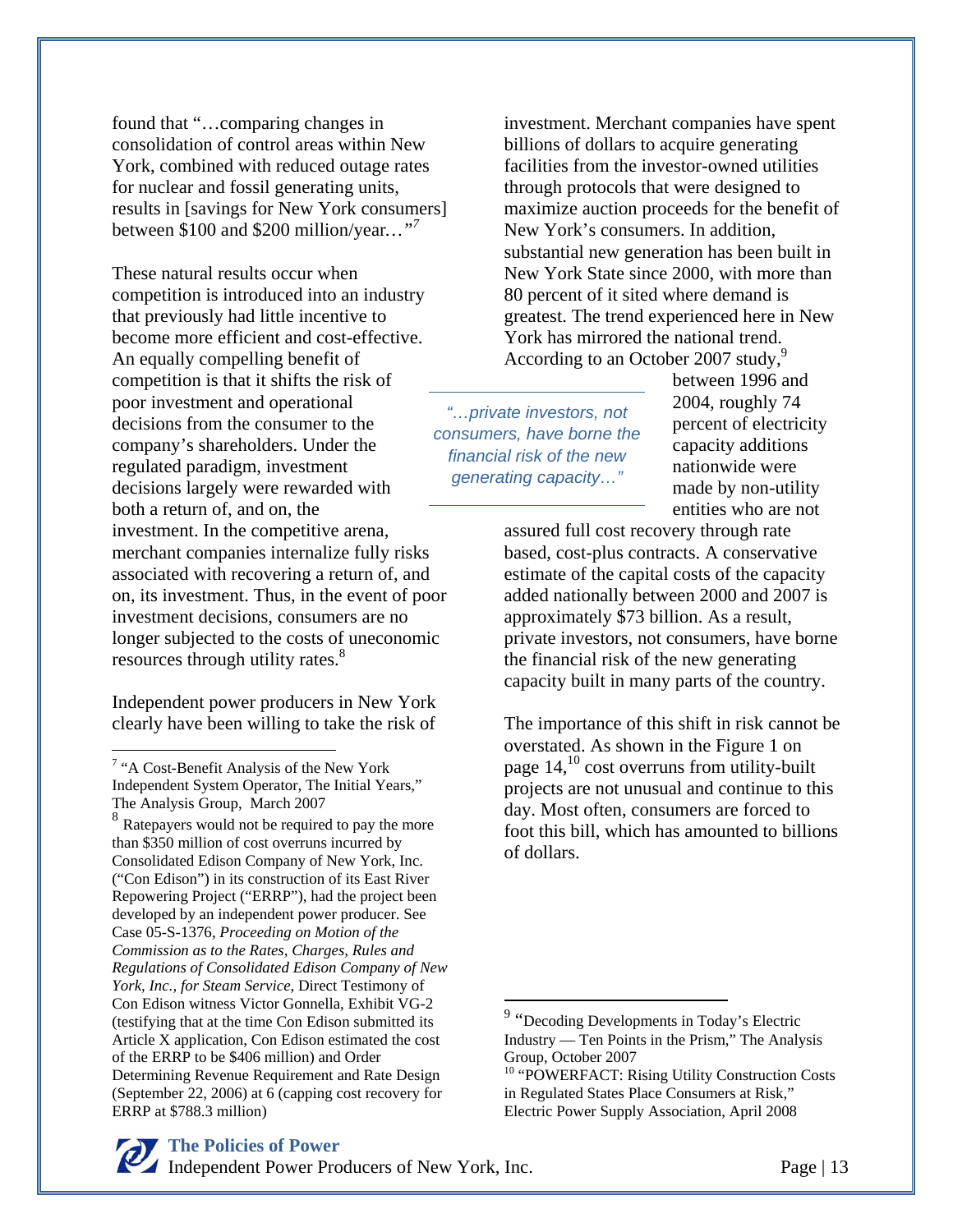

#### **Figure 1. Utility Construction Cost Estimate Increases: Original vs. Latest Estimates**

[\* Note: Duke Cliffside estimates are shown for the one 800-MW unit granted approval, not the two 800-MW units originally proposed]

In any market structure, several factors affect the cost to produce electricity that are out of the control of the consumer, the utility, and the independent power producer. The price of fuel is the most prominent factor in rising energy prices across the country (see Figure 2 below), and New York State is not immune to these effects. Natural

dependent on oil and natural gas. Over 60 percent of the state's installed capacity burns one or both of these fuels. The prices of oil and gas have risen at stunning rates over the past decade and are unlikely to return to previous levels."<sup>11</sup> In addition, with the exception of renewable energy projects, proposed generation projects have been

#### **Figure 2. Electric Power Industry Fuel Costs May 2007 through April 2008** - **EIA**



 $\overline{a}$ 

gas prices play a particularly important role in this state's energy market. According to the NYISO, "New York State's generation supply has been, and remains, heavily

predominantly gas-fired units. As such, this

<sup>11</sup> Power Trends 2008, New York Independent System Operator

#### **The Policies of Power**

Independent Power Producers of New York, Inc. Page | 14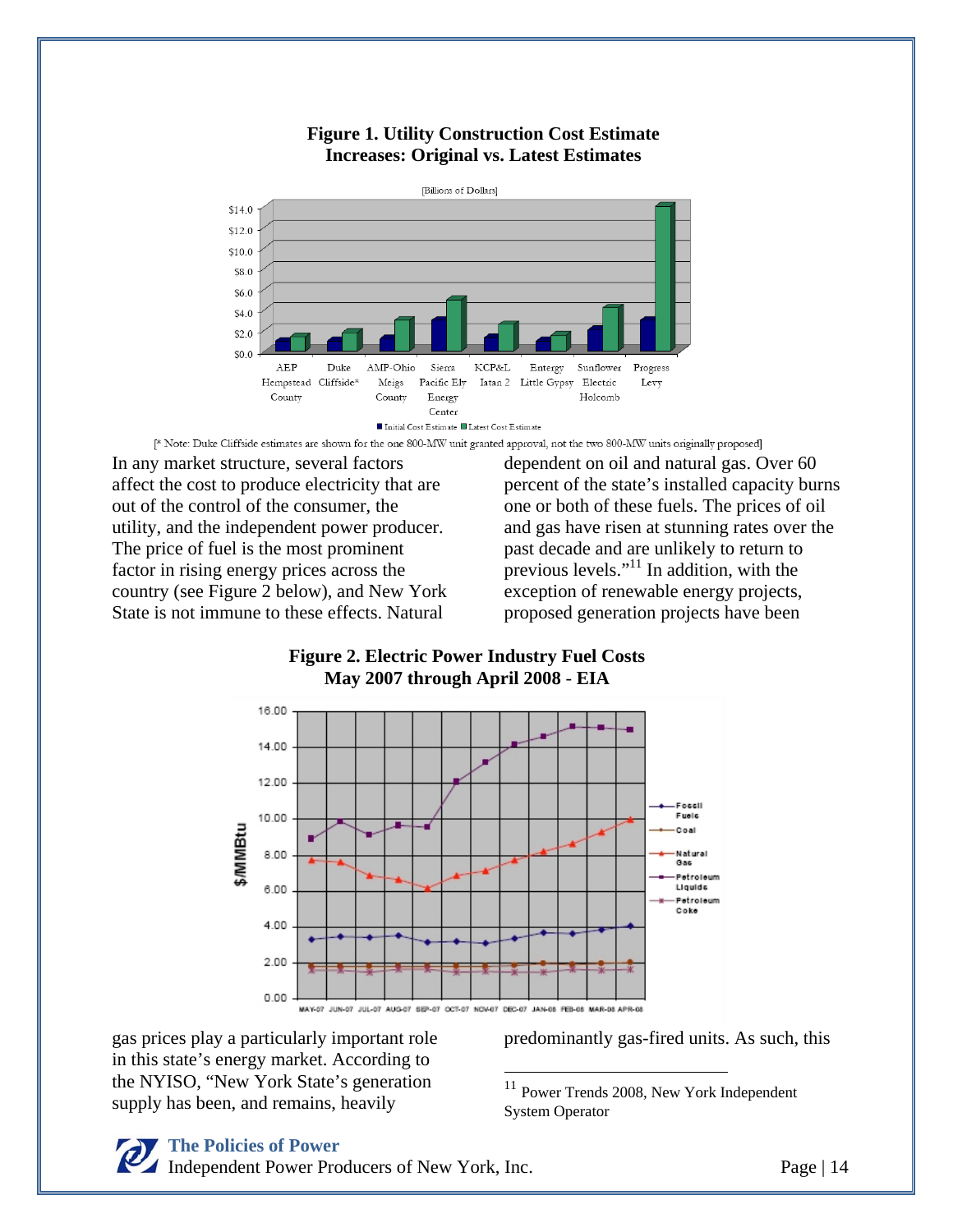reliance on natural gas will continue for, and may increase in, the foreseeable future. However, it is not natural gas only that has seen an increase in price. Comparing January through April 2008 to the same period last year, the prices were up 21.5 percent for gas, 81.1 percent for petroleum liquids, and 9.7 percent for coal. $^{12}$ 

Additionally, the price for all classes of commodities important to electricity infrastructure has been increasing rapidly. According to the Brattle Group,  $^{13}$  over the past ten years the cost of steel products has increased 70 percent, copper 300 percent, aluminum 70 percent, cement 40 percent and electric wire nearly 60 percent. As a result, the construction cost index for a range of new generating facilities has increased by 130 percent between 2000 and 2007.14 This rapid cost increase has continued in 2008.

Beyond input costs, environmental compliance is significantly increasing the cost of operation and construction, most notably for coal-fired facilities, and has become a driving factor with respect to the type of facilities that will be constructed as we go forward. Meeting existing clean air regulations is expected to cost an additional \$2.7 billion a year in 2010 and \$4.4 billion in 2015.<sup>15</sup> This total is before taking into account the recently adopted Regional Greenhouse Gas Initiative ("RGGI") and the potential for federal carbon requirement,

 $\overline{a}$ 

**The Policies of Power** Independent Power Producers of New York, Inc. Page | 15

which could be enacted in the next few years.

Despite these overwhelming challenges, independent power producers continue to own, operate, and develop generating facilities, and they are doing so better than ever before. Competition has spurred greater efficiencies, funded by investors, rather than consumers. Indeed, competitive market structures motivate power producers to undertake investments and improvements that lead to productivity gains, and many of the nation's generating facilities now are operated much more efficiently than in the past. Just as in any competitive market, market signals embedded in the competitive wholesale markets in New York have created incentives for producers to undertake needed investments and creative improvements in operating practices to achieve such cost savings.

Generation divestiture combined with competitive conditions has led to operational improvements in existing facilities that in one way or another have reduced their operating costs. According to a study by the Economic Analysis Group ("EAG," located within the U.S. Department of Justice's Antitrust Division), "There is now substantial evidence that, in states that have restructured, generating firms have lowered their costs and improved their operating performance… Greater efficiency and lower costs enhance total economic welfare, provide investment incentives and save on scarce input resources."<sup>16</sup> These improvements include: increases in the efficiency of fuel-consumption (i.e. heat rates) of fossil fuel-fired facilities; decreases in the length of refueling outages; lower operations and maintenance expenses; and

 $\overline{a}$ 

<sup>&</sup>lt;sup>12</sup> Electric Power Monthly, Energy Information Administration, August 2008

<sup>&</sup>lt;sup>13</sup> "Transforming America's Power Industry: The Investment Challenge, Preliminary Findings," The Brattle Group, April 21, 2008

<sup>&</sup>lt;sup>14</sup> IHS Inc. and Cambridge Energy Research Associates, "Power Capital Costs Index," February 14, 2008

<sup>&</sup>lt;sup>15</sup> "Decoding Developments in Today's Electric Industry – Ten Points in the Prism," The Analysis Group, October 2007

<sup>&</sup>lt;sup>16</sup> "Electricity Restructuring: What Has Worked, What Has Not, and What is Next," Jeff Lien, Economic Analysis Group, April 2008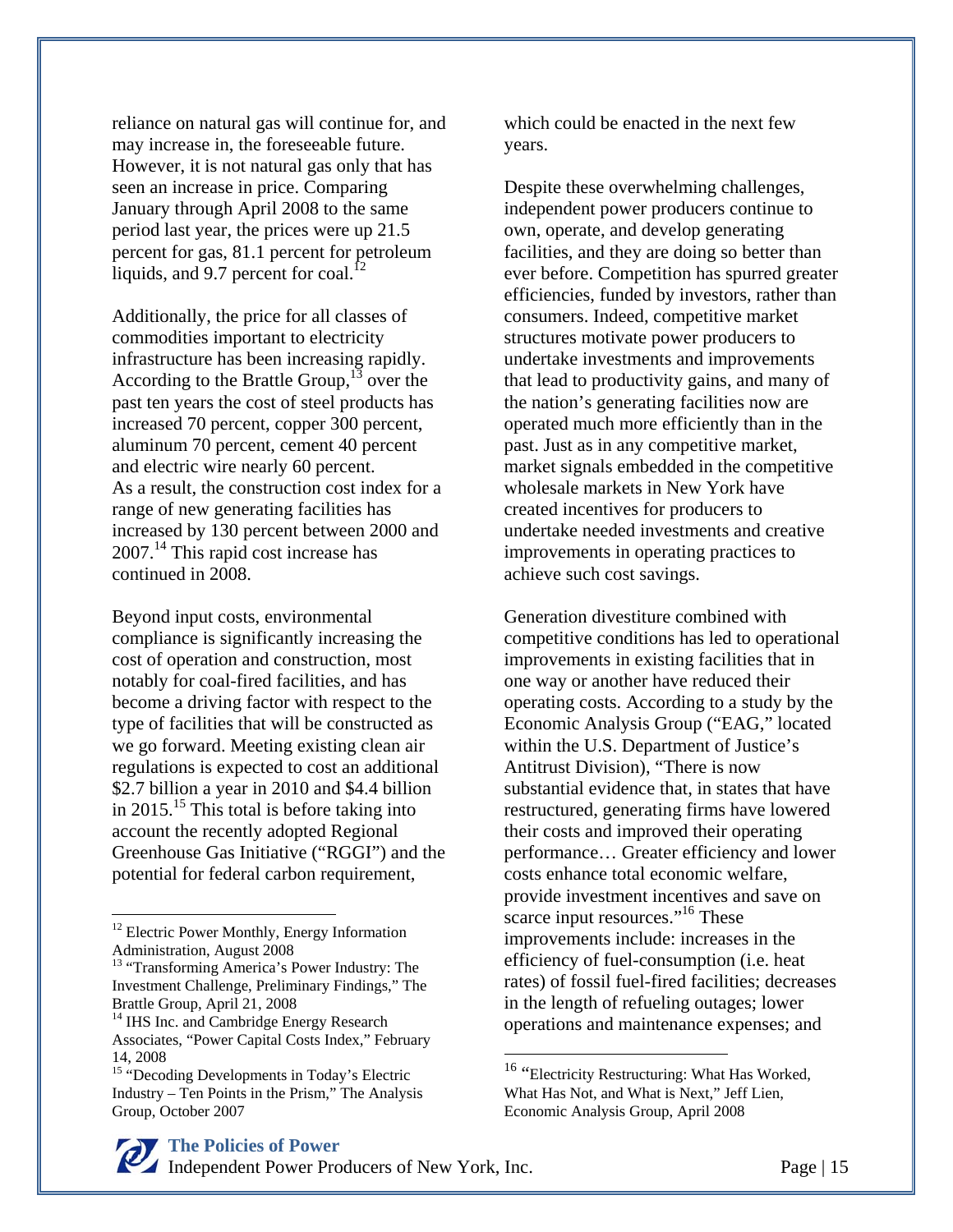decreases in labor and other non-fuel operations and maintenance costs across all facilities. Improvements that increase generator availability are particularly valuable because they increase the quantity of power produced by less-costly generating facilities and have limited the need to bring additional new facilities on line to meet the same load levels.

Another strong attribute of restructured markets is that they have improved the efficiency by which facilities are "dispatched" (i.e., turned on and off) to meet consumer demand. In principle, all grid operators attempt to dispatch the least-costly mix of generating facilities to meet consumer load. Restructuring has increased the efficiency of these decisions in a number of ways. It has facilitated the increased "geography" of dispatch decisions, which allows costs to decline by using lower-cost resources in one region to displace highercost power resources in another. The EAG study also found that "[Independent System Operator] markets produce spot prices that more clearly reflect the cost and value of consumption and production than the pricing mechanisms that existed prior to restructuring. ISO pricing and dispatch generally ensure that when the transmission network allows it, lower cost generators will run before higher cost generators." The result of geographic consolidation in New York, through state of the art dispatch and control of the power system, allows lower cost generation resources to take advantage of minute-by-minute increases and decreases of reliability margins on the transmission system. This fact, in addition to the impact of reduced outage rates for nuclear and fossil fuel units, results in benefits of between \$100 and \$200 million per year, which is roughly five percent of the systemwide production and fixed operation and maintenance costs.<sup>17</sup>

These efficiencies also bode well for the environment. Adding newer, more efficient power production technology and dispatching the system more efficiently has led to reductions in air emissions from generating facilities. In addition to the environmental benefits associated with efficiency, competitive markets also have allowed renewable energy to flourish.<sup>18</sup> According to the American Wind Energy Association ("AWEA"), the development of renewable energy facilities is thriving under competition. In addition to the facilities already on line, eighty-three wind-powered generation projects are currently under construction nationally, totaling just over 8,500 MW. These projects are expected to be completed this year or in early 2009. According to AWEA, of the wind generation projects currently under construction, 7,944 MW (93 percent) are being developed by competitive suppliers, while 7,841 MW (92 percent) are being constructed in regions that have organized wholesale electricity markets. Here in New York State, over 700 MW of wind generation capacity has been incorporated into the grid, with over 7,000 MW worth of projects in the development queue. More renewable projects have been developed in

 $\overline{a}$ 

<sup>&</sup>lt;sup>17</sup> "Decoding Developments in Today's Electric Industry — Ten Points in the Prism," The Analysis Group, October 2007

<sup>&</sup>lt;sup>18</sup> "Whereas wind companies are developing projects both in areas with regional wholesale competitive market structures and those without; and Whereas development has proven to be easier in areas with competitive wholesale electricity markets and this fact is confirmed by studies and experiences in Europe and the US… The AWEA board … supports the preservation and expansion of competitive regional wholesale electricity markets," American Wind Energy Association Board of Directors Resolution, January 2008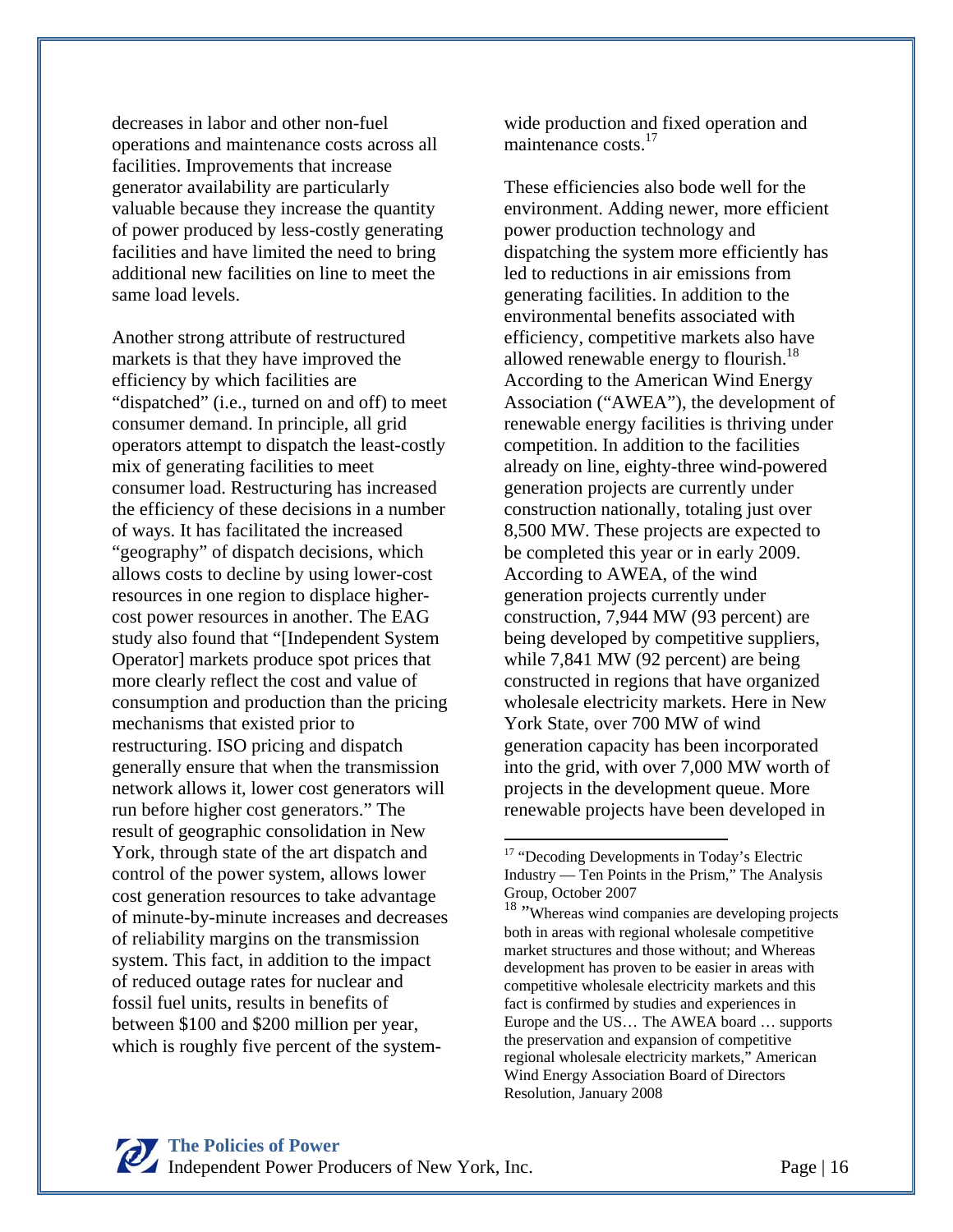Regional Transmission Organization ("RTO")-operated markets, due to the open access transmission policies that enable suppliers to obtain economical transmission service, the visibility of prices by location and time of day, and the ability to sell into spot markets and/or to multiple buyers.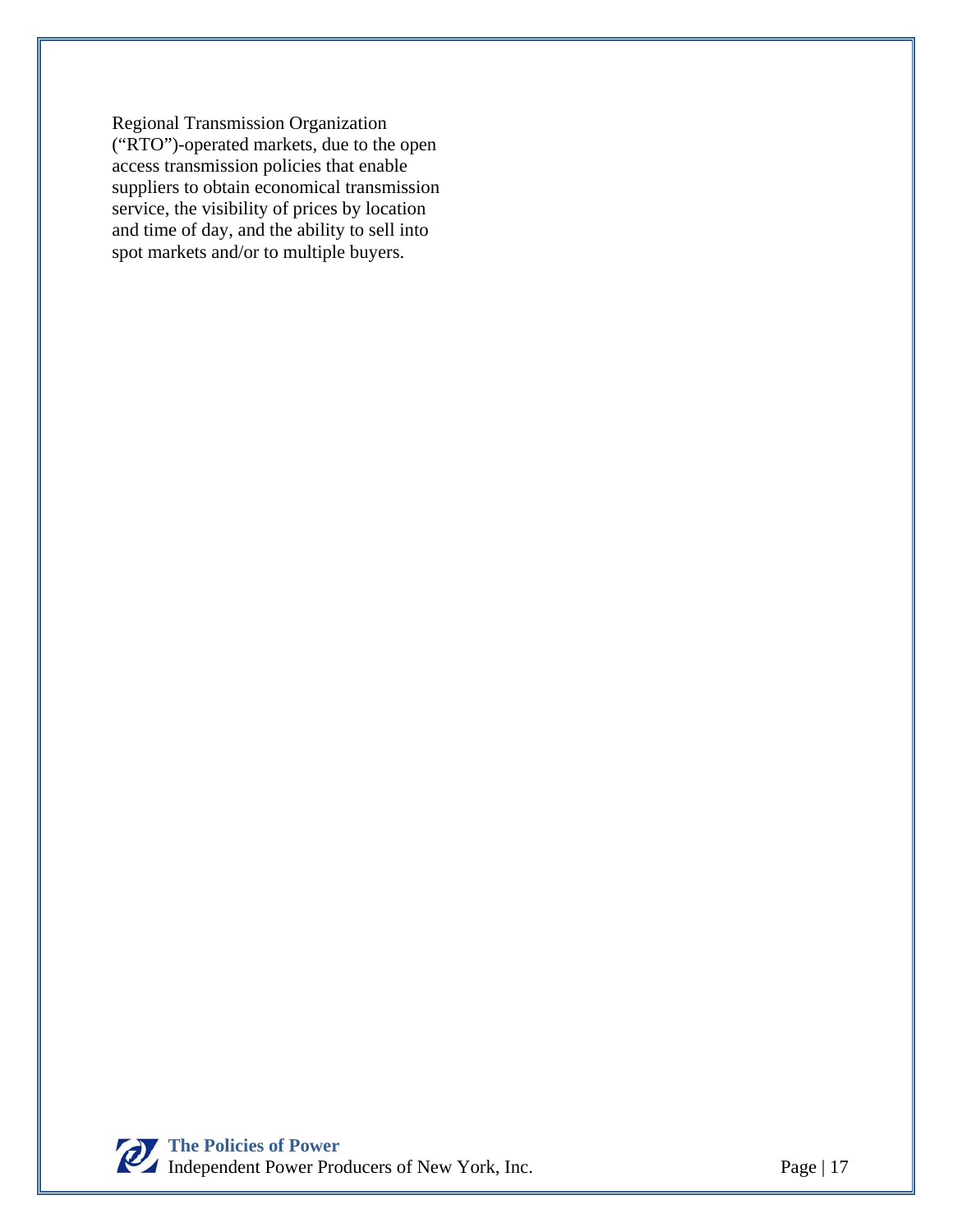# **Meeting New York's Future Energy Needs**

To date, due to the ongoing development of New York's wholesale markets, market signals have retained needed existing facilities and supported the development of demand response programs. As a result, the market is providing the resources that are necessary to meet load for the near future. There are, however, significant impending capacity needs. It can take several years to design, permit, and build new facilities needed to maintain reliability. In order to maintain the system's long-term reliability, new facilities must be readily available or under development to meet future needs.

The NYISO, in conjunction with stakeholders in the New York market, utilizes a process to identify long-term bulk power system reliability needs and how those needs will be met. This process, called the Comprehensive Reliability Planning Process ("CRPP"), begins with a Reliability Needs Assessment ("RNA"), which determines the state's reliability needs over a 10-year planning period, based on the forecast demand for electricity and projected system conditions. When needs are identified, the second part begins with the request for solutions, with the expectation that Market-Based Solutions will come forward to meet the identified needs. The NYISO then evaluates all proposed solutions to determine whether they will be sufficient to meet the identified reliability needs. Finally, a Comprehensive Reliability Plan ("CRP") is developed, setting forth the facilities and schedule that are expected to be implemented to meet those needs. Relating to the Energy Plan, IPPNY believes that the NYISO's planning processes to evaluate state energy needs and solutions should continue to be relied upon as we go forward.

The  $2008 \text{ RNA}^{19}$  reported that an equivalent of 500 MW in Zone J (New York City), or a total of 750 MW with either 250 MW each in Zones F (Capital), G (Hudson Valley, Millwood, or Dunwoodie), and J or 250 MW in Zone G and 500 MW in Zone J is required to meet anticipated power needs in 2012. By 2017, the equivalent of 2,750 MW of resources should be available to the state's bulk electricity grid to accommodate the anticipated retirement of some existing capacity and increased electricity demand, so that federally mandated reliability guidelines are met. About half of those megawatts should be located in the southeastern part of the state, according to the report.

The most recently completed CRP,  $^{20}$  issued in July of this year, indicated that the market has responded with project proposals to meet identified reliability needs. That response is yet another indication of the willingness of independent power producers to assume the business risks associated with the development and construction of projects that will satisfy the energy needs of New York in the future. Certain regulatory risks, however, continue to cause uncertainty, and steps must be taken now to provide certainty with respect to these risks, thereby increasing the likelihood of successful development of new merchant resources.

1

<sup>&</sup>lt;sup>19</sup> "2008 Reliability Needs Assessment, Supporting Documents, and List of Appendices For The 2008 Comprehensive Reliability Planning Process," New York Independent System Operator, December 10, 2007

<sup>20 &</sup>quot;2008 Comprehensive Reliability Plan, *A Long-Term Reliability Assessment of New York's Bulk Power System"* FINAL REPORT, New York Independent System Operator, July 15, 2008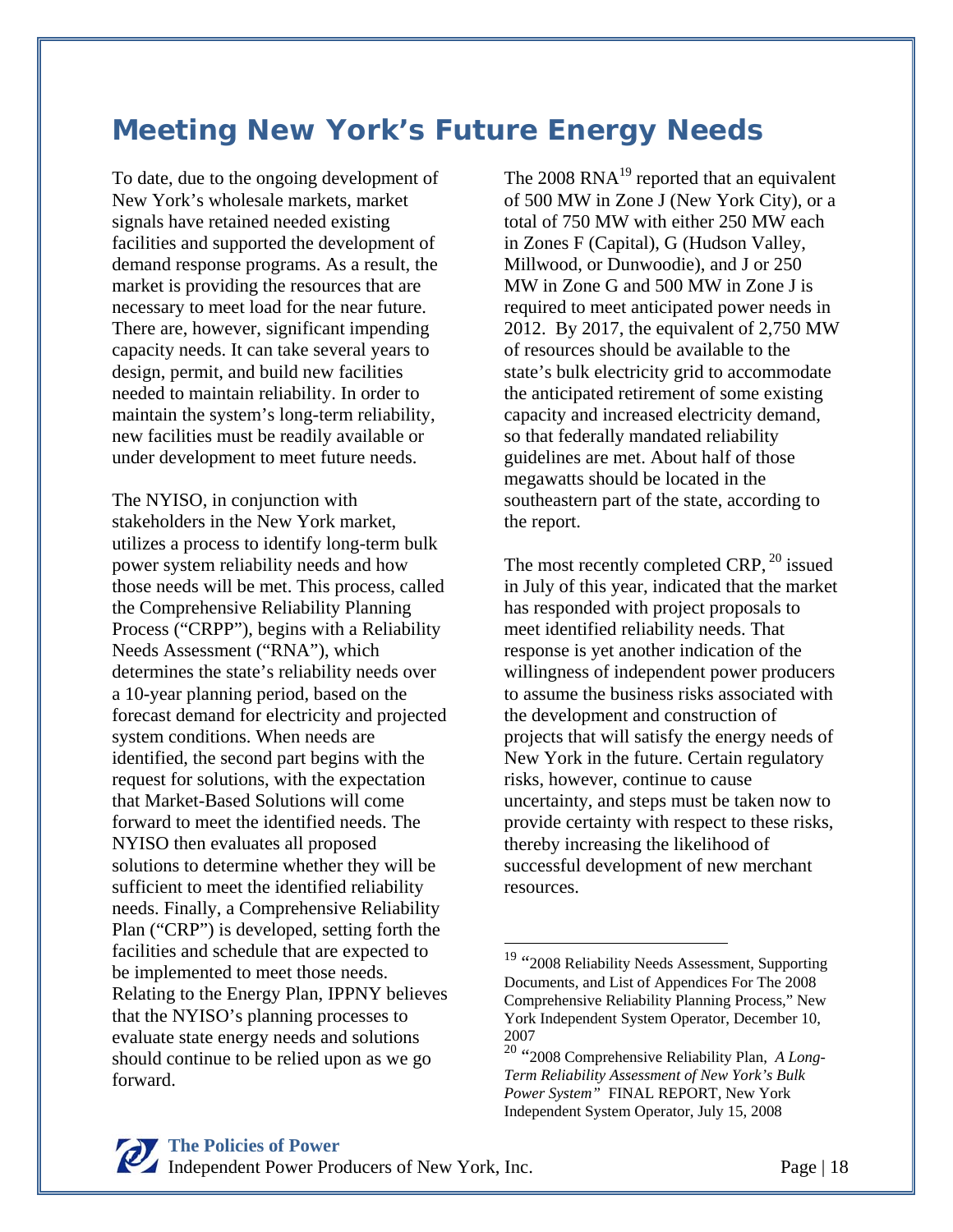The NYISO currently is in the process of finalizing its draft 2009 RNA. While this study does not find any reliability needs on the system resulting from violations of the loss of load expectation ("LOLE") reliability criteria, its findings are based on two core components included in the study's base case: (i) a lower load forecast; and (ii) a defined and significant degree of success in the state's energy efficiency efforts.

The Energy Plan must set policy to foster the construction of new, and the continued retention of, needed existing energy resources. To achieve this result, the Energy Plan must establish a balanced approach, incorporating three components of a successful energy system – generation, transmission and distribution, and energy efficiency and demand response. The following suite of recommendations is designed to ensure that the state's energy needs continue to be met in the future in a reliable and cost-effective manner, while limiting environmental impacts.

#### **Electricity Generation**

Even with successfully implemented energy efficiency programs, New York State is likely to need additional electric generating capacity to meet our energy needs going forward. That is why the core component of sound energy policy is promoting the development of new generation resources and maintaining the needed megawatts currently operating on the system. In doing so, it is important that we balance environmental considerations to ensure that fuel diversity is maintained. In addition, a comprehensive siting law should be enacted, and the competitive wholesale market structure should continue to be refined.

In assessing New York's generation needs, special consideration must be given to New York City, due to the likely constrained nature of this area and its concentrated load patterns. In addition, the role played by two New York authorities, the New York Power Authority ("NYPA") and the Long Island Power Authority ("LIPA"), must be addressed. Lastly, the importance of Empire Zone designations as applied to electric generating facilities must be recognized.

#### *Fuel Diversity*

Fuel diversity is one of the keys to affordable and reliable electricity. A diverse availability of fuel and power supply resources, bolstered by additional strides in efficiency, will strengthen our economy and security, while making important global contributions to a cleaner environment. In order to best ensure fuel diversity and system reliability, New York must maintain its needed existing facilities and promote the siting and development of a broad spectrum of new resources.

Governor Paterson appears to have embraced the importance of fuel diversity, as his Executive Order refers specifically to "[A]n assessment of objectives and strategies to increase energy supply and to reduce energy demand, considering factors **such as fuel diversity,** environmental justice, consumer costs, economic competitiveness, greenhouse gas reduction, renewable resources, and the maintenance of reliable electric and natural gas systems." [Emphasis added]

A diverse fuel mix protects consumers from contingencies such as fuel unavailability, price fluctuations, and changes in regulatory practices. To meet future energy needs while maintaining the state's diverse fuel portfolio, IPPNY makes the recommendations found on the following pages.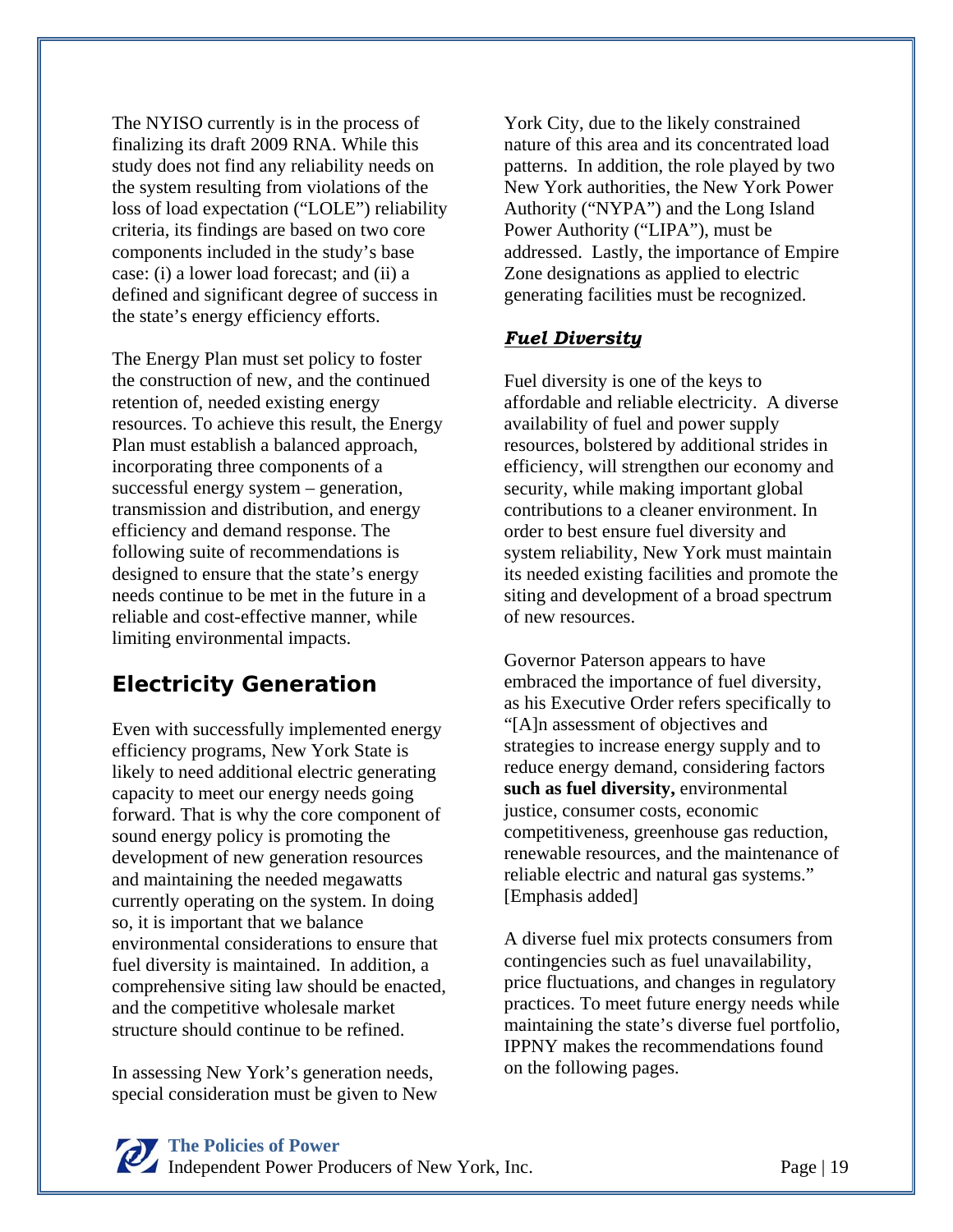#### *Balanced Environmental and Energy Policies*

A clean and healthy environment is a goal that can be supported universally. Unquestionably, New York State has taken an aggressive approach to addressing environmental concerns, the goals of which are laudable and could lead to new economic opportunities. Environmental regulations, however, if not implemented in a balanced manner, also may significantly affect the state's ability to maintain fuel diversity and, therefore, overall system reliability. The NYISO's *Power Trends 2008* report underscored the importance of

evaluating the cumulative effects of environmental regulatory initiatives to determine overall

 $\overline{a}$ 

*"This effort…is about making sure that the state's environmental rules and its energy policy can work well together…"* 

impacts on energy system reliability and the competitive marketplace.<sup>21</sup> This effort is not about reducing environmental protection; instead, it is about making sure that the state's environmental rules and its energy policy can work well together, without jeopardizing the state's reliable and fueldiverse energy system.

IPPNY is encouraged that the Governor's Executive Order and the Scope of the State Energy Plan identify the importance of assessing state environmental policies and programs that impact the state's development and implementation of energy policy and programs. To date, New York has not taken a comprehensive approach to balancing avoided environmental impacts with the need to maintain system reliability and fuel diversity, as well as energy investment for economic development.

The Energy Plan should set a clear, longrange direction for energy policy that environmental initiatives will follow. Certainty and advanced planning in environmental regulations will allow developers to make efficient investment decisions, which ultimately will support public benefit goals of achieving cleaner and cost-effective sources of supply. To best prepare future environmental policy, it is vital that the Energy Plan assess the cumulative impacts that all existing and pending environmental regulations may have on reliability and fuel diversity. This evaluation under the State Energy Plan should be conducted in coordination with the NYISO's Comprehensive Reliability Planning Process, with specific input from the NYISO and its Environmental Advisory Council, from the New York State Reliability Council ("NYSRC"), and from market participants.

This cumulative impact evaluation is especially important because the NYISO has identified that new generating capacity may be needed under certain circumstances during the same period when these rules are anticipated to take effect. It will be essential for any reliability and market concerns that are identified by the cumulative assessment to be factored into the NYISO's CRPP. This is important for two reasons. **First**, it will dictate whether proposed regulations are feasible and should, on balance, go forward in light of their impacts. **Second**, when such comprehensive review – balancing environmental, energy, and economic development considerations – finds a

<sup>&</sup>lt;sup>21</sup> "The extensive scope of the electric power sector's role in the implementation of various environmental initiatives requires a collaborative and coordinated effort among state and local government agencies, the NYISO and stakeholders throughout the electric industry so that environmental goals can be met in a manner consistent with the essential reliability requirements," Power Trends 2008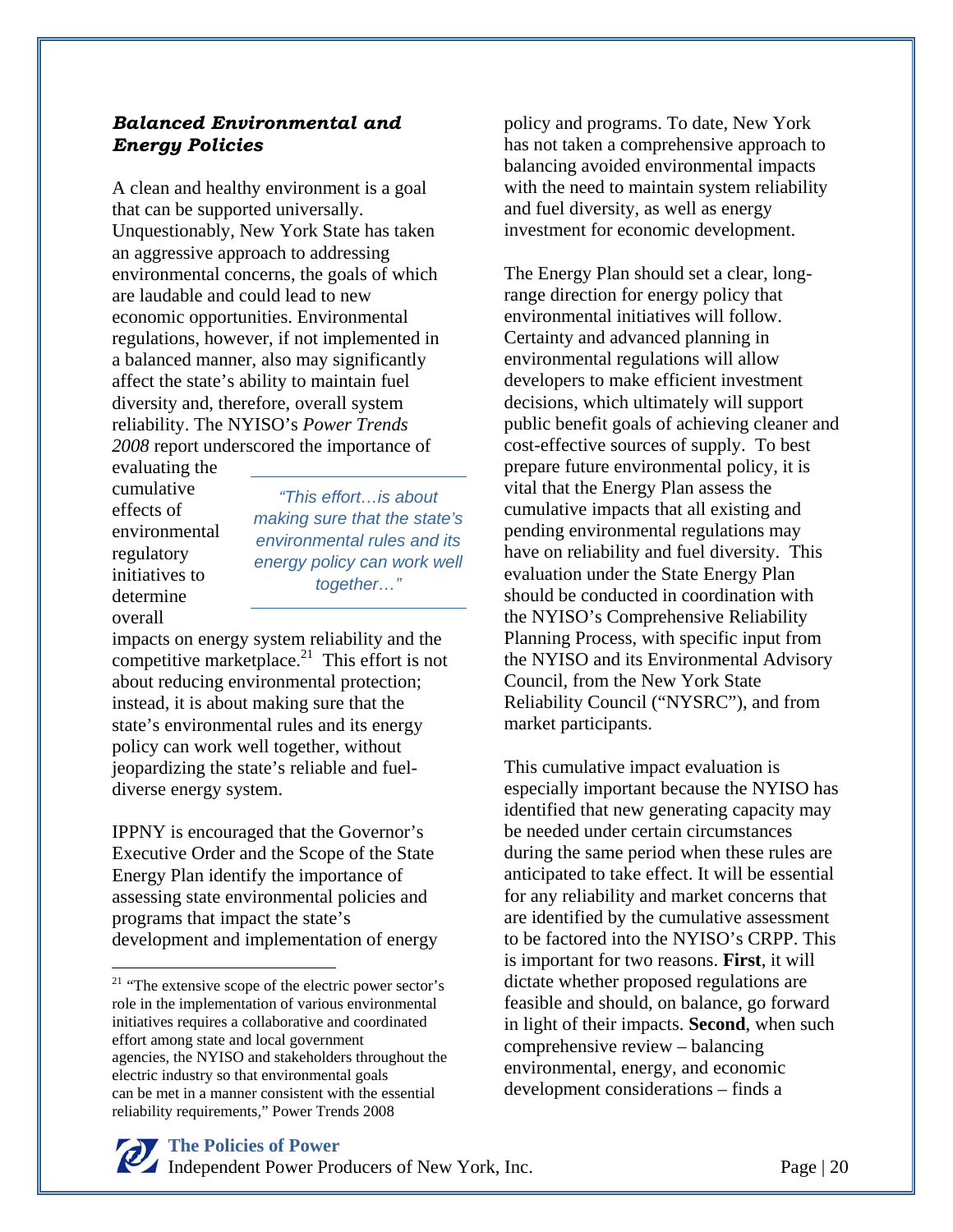proposed regulation should be pursued, it will allow the market sufficient time to send appropriate price signals for the development and construction of required new generating capacity. New development and upgrades to existing facilities require long lead-time capital-intensive investments.

As New York State considers additional new initiatives, the Energy Plan should be the forum to consider their ramifications, including in areas such as: (1) the potential interstate impacts of New York specific rules (such as leakage and how a given program may alter the current equilibrium in New York versus the larger Northeast region and the rest of the nation); (2) methods to incorporate mechanisms to deal with unintended consequences from environmental initiatives that could impact energy reliability and costs (such as the need to plan ahead on how to minimize disruptions and build in "safety valve" features); and (3) the need to focus on areas where the greatest benefits versus costs for the attribute that is being targeted can be achieved.

All of these factors must be assessed comprehensively. To that end, IPPNY has developed a document (attached, pg. 36) that outlines the confluence of several environmental initiatives taking place in New York. Attention must be focused on the structure and timing of these programs and their overall effects. For example, the current initiatives have widely varying impacts and require different solutions. A cumulative look must be taken at all programs (existing and new) to evaluate cost and reliability impacts. In particular, in light of the substantially changed financial situation as well as the fact that the first auction cleared at a price more than 50 percent higher than was modeled in the impact analyses, an overall Regional

Greenhouse Gas Initiative assessment must take place sooner than the scheduled 2012 review. Thus, an evaluation of the ongoing allowance auctions under RGGI should be performed by Potomac Economics, the auction monitor, along with stakeholder input, following the auction that is scheduled to be held this December. The results of this analysis should be provided to the public prior to the March 2009 auction.

Furthermore, the process that is developed for conducting this cumulative analysis and incorporating its results into decisionmaking should become standard practice for the development of Regulatory Impact Statements, which accompany environmental regulations that have energy impacts. Without balancing environmental proposals with energy and economic development needs and goals, environmental regulations can potentially have a negative cumulative effect on cost, at minimum and overall system reliability in the worst case.

Although balanced environmental policies will aid in the maintenance of fuel diversity, specific actions can be taken to advance the vitality of individual fuel sources.

#### • **Natural Gas**

Natural gas-fired generation is a clean and efficient fuel source for producing power. Due to its dispatchable (flexible) nature, it also provides important load-following capability, which becomes even more critical as more sources that are intermittent are added to the energy system. As our reliance on natural gas has grown, we also must make sure that we have adequate and diverse sources of supply – especially in high demand areas like Long Island and New York City, where there is a limited ability to bring other forms of generation on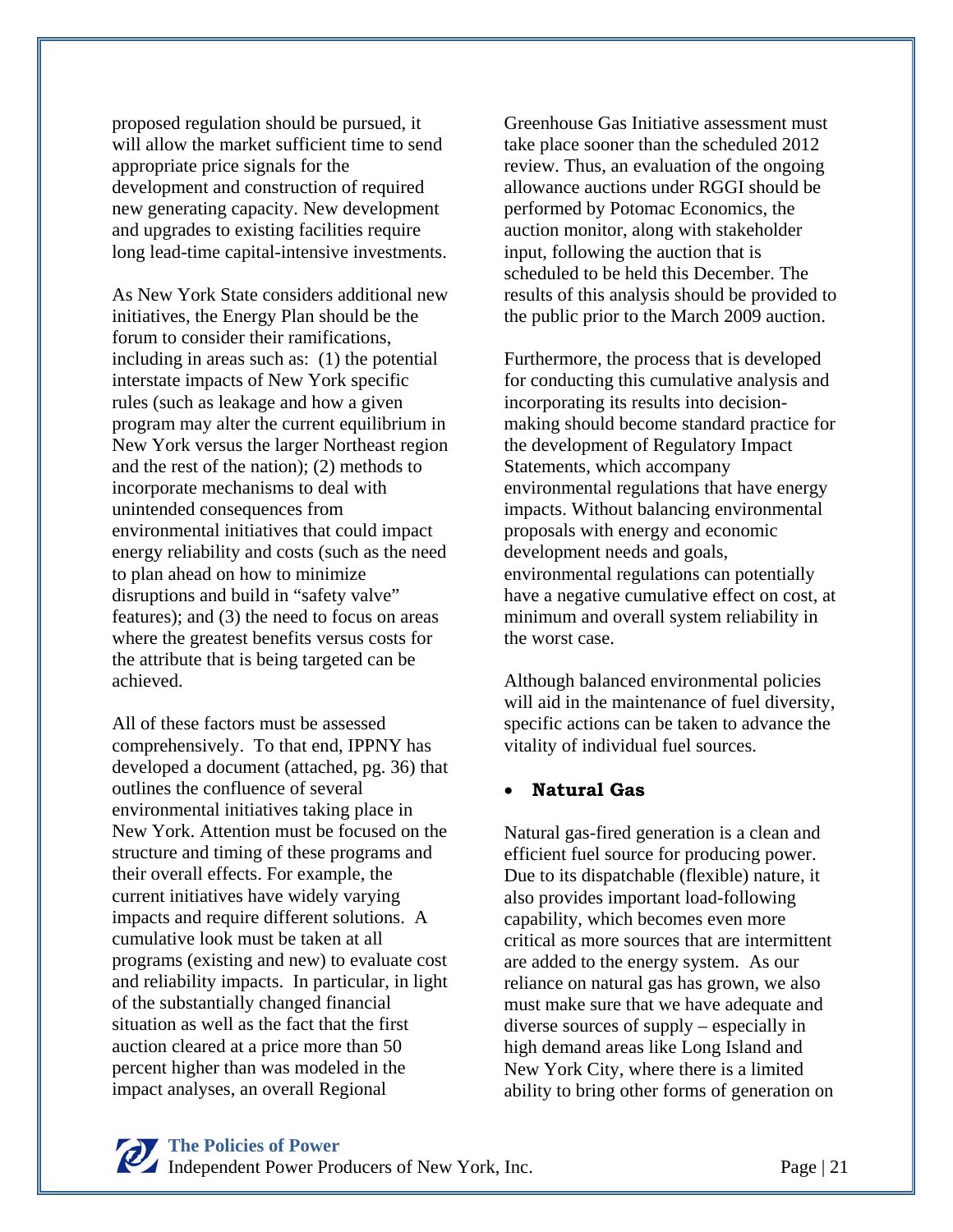line, due to significantly greater environmental restrictions in those areas. The need for a more abundant and reliable supply of natural gas and sufficient delivery infrastructure is necessary to ensure that the newest and most efficient generating facilities can operate when needed, without being forced off line or being required to fuel switch due to fuel limitations, and that the cost of electricity can be reduced.

The need to augment natural gas fuel supply becomes even more evident, considering modeling that was conducted prior to the implementation of the RGGI. This modeling showed that an even greater usage of natural gas (almost double) is projected to occur after the initiative is implemented. $^{22}$  Without a reliable and more abundant supply of natural gas, it will be more difficult to reach the state's RGGI goals and consumer costs will likely increase, perhaps substantially.

To ensure a reliable and more affordable supply of natural gas, the state must develop a diverse portfolio of supply options. New natural gas pipelines or expansions of existing pipelines from historical sources of supply, like Western Canada and the US Gulf Coast, should be evaluated. The state also should continue to monitor the potential to draw from new sources of supply, like the US Rockies and the Appalachian Shale. However, siting, permitting and building of natural gas pipelines in the state is not a certainty. The state and the public have a mixed record in supporting these initiatives. Furthermore, it must be recognized that New York's location near the end of the pipeline system from the most prolific supply basins handicaps its ability to maximize reliability and reduce cost, as the gas must travel great distances through other North American consuming regions.

 $\overline{a}$ 

Therefore, in considering the diversification of natural gas supply options, the state also must consider liquefied natural gas ("LNG").The ability to ship LNG long distances in state-of-the art tankers has the potential to open the state up to a new world of gas supplies that currently lack a market. Furthermore, the ability to deliver significant quantities of natural gas directly into the New York pipeline system has the benefit of increasing supply diversity and reliability, while reducing costs. Consistent with IPPNY's position on competitive electric markets, we believe that gas supply additions would benefit competition; generally, whenever there are more suppliers, supply options, and competition, markets become more efficient and consumers benefit.

In evaluating new pipeline and LNG proposals, the state must be scientific and evaluate projects on their respective merits. It is important to support those projects that minimize adverse impacts to the environment, are technically and economically feasible, and are being developed by credible parties. Furthermore, it is also essential for the state to take a longer-term view of the natural gas supply horizon and evaluate the cumulative impacts of multiple smaller natural gas supply projects versus fewer larger natural gas supply options.

While renewables, conservation and efficiency programs are critical to slow the growth in demand for natural gas, they will not supplant demand, particularly in southeastern New York where natural gas supplies are most needed. In any event, it will take time to develop these programs fully. To close the gap between demand and supply, stabilize energy prices and continue to advance air quality and economic goals, the region must look to new sources of

 $22$  Regional Greenhouse Gas Initiative Modeling Results, http://www.rggi.org/about/history/modeling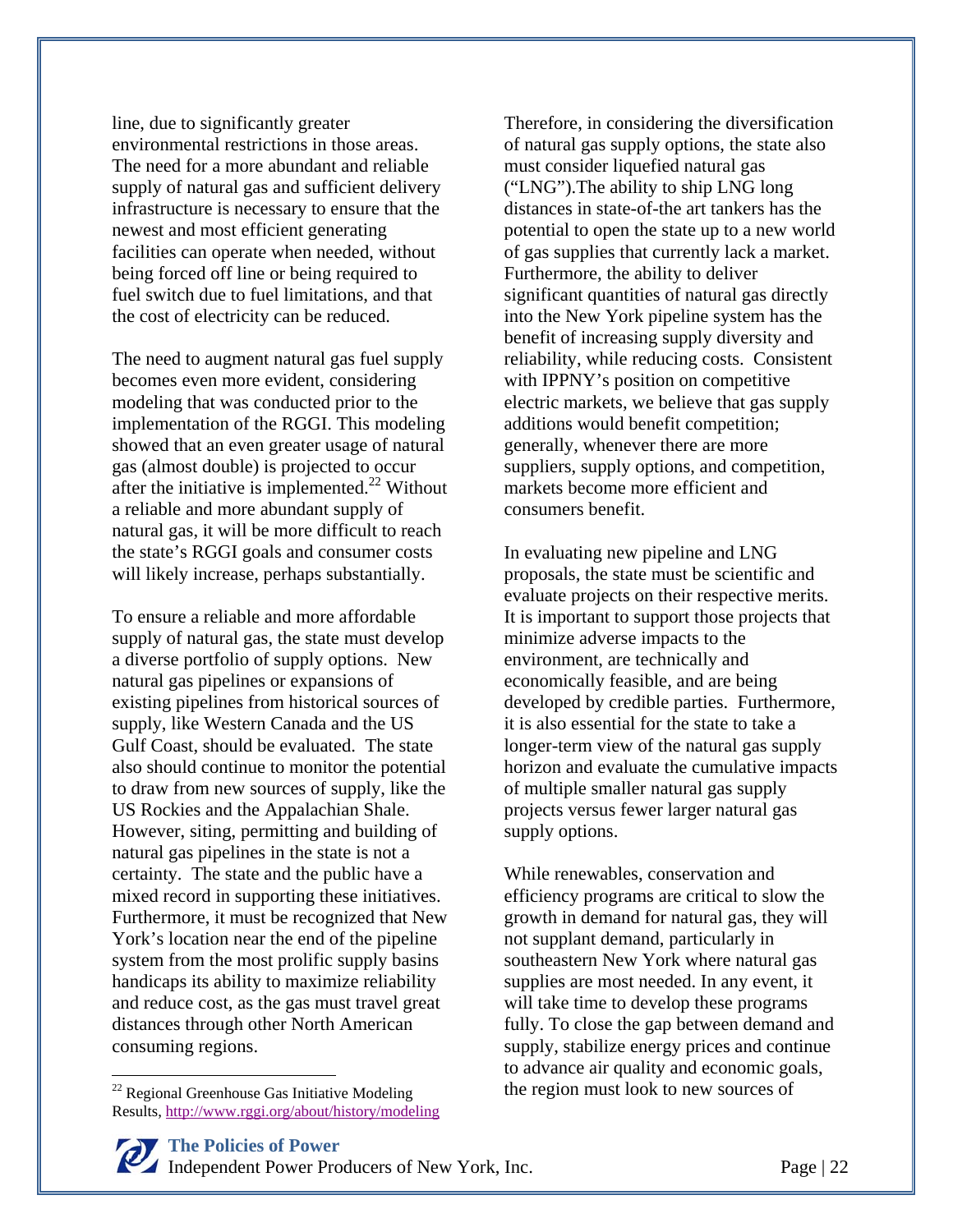natural gas that can be delivered directly into the region.

#### • **Coal**

The Energy Plan must recognize coal-fired facilities as an important component of New York's generation fleet. Coal is our nation's most abundant fuel, according to the U.S. Department of Energy.23 Within our country's borders, we have enough coal to last the next 200 years. America has more than 250 billion tons of recoverable coal reserves – the equivalent of 800 billion barrels of oil, more than three times Saudi Arabia's proven oil reserves. Additionally, coal is a relatively stable and generally less expensive fuel source for the generation of power, which is why it accounts for approximately fifteen percent of the energy generated in New York. These facilities also provide critical load-following capability that is needed to balance the system. As more wind facilities are added in the western part of the state to meet the Renewable Portfolio Standard ("RPS") goals, such capability becomes all the more essential. The positive attributes of coal as a fuel source warrant the continued operation of New York's coal-fired generating facilities, as long as these facilities are economic and have incorporated appropriate and available emission control equipment to satisfy applicable environmental requirements.

Coal facilities have added controls or taken other measures and, as a direct result, are running cleaner now than ever before. However, at the present time, there simply is no available, economically feasible control technology to address carbon dioxide  $("CO<sub>2</sub>")$  emissions. Therefore, research, development, and implementation of clean coal technology is vital to future energy

<sup>23</sup> "Coal Basics 101," Energy Information Administration

 $\overline{a}$ 

production. Given its clear commitment to the environment and the many positive attributes that coal provides to the state as a fuel source, New York State should take affirmative steps to help advance this technology. For example, an important component of clean coal facilities in the state is the development of carbon capture and sequestration technology along with a clear process for permitting of carbon storage. The Energy Plan should call for Energy Efficiency and Clean Technology Account funds, as collected under RGGI, to be used explicitly for the research and development of carbon capture and sequestration technology, among other purposes.

Finally, New York State can continue to offer economic incentives for the development of clean coal facilities. The New York State General Municipal Law currently allows all clean coal technologies to be eligible for development and to receive Empire Zone benefits. Specifically, pulverized coal technology, circulating fluidized bed technology, and integrated gasification combined cycle technology that is capable of capturing  $CO<sub>2</sub>$  for sequestration or capable of being retrofitted to capture  $CO<sub>2</sub>$  for sequestration are all considered eligible under the statute. The Energy Plan should continue to utilize this law, among other measures, to support the development of a clean coal facility in New York State.

#### • **Nuclear**

Because of the advantages that nuclear energy offers, neighboring states and much of the world have embraced nuclear power, in conjunction with renewable sources and energy efficiency, as essential to dealing with both climate change and meeting electric needs. As a high capacity, baseload energy source, nuclear energy is an efficient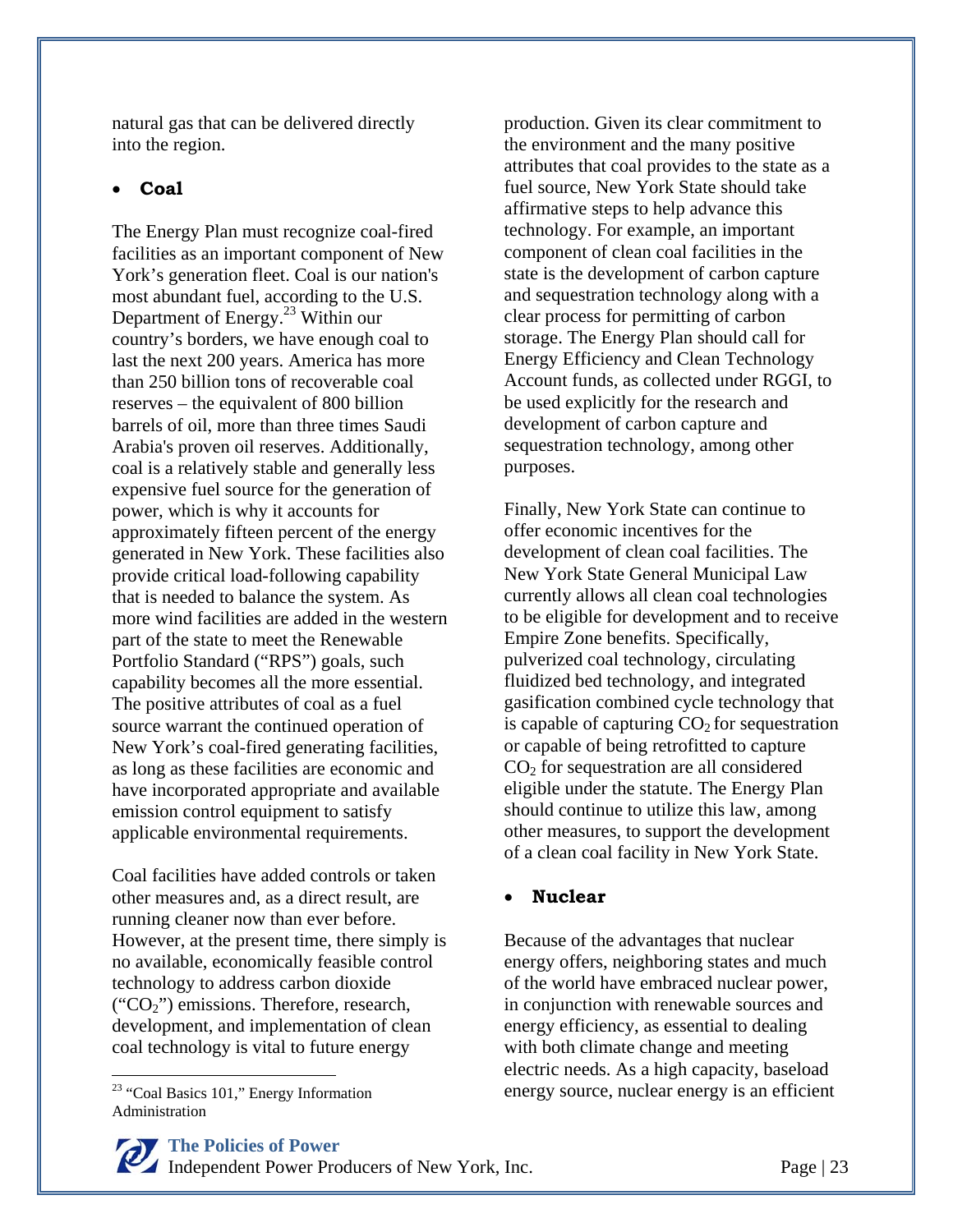and highly reliable source of energy that produces near zero  $CO<sub>2</sub>$  emissions. In New York State, for the year 2007, nuclear energy constituted 13 percent of the supply portfolio, and in 2006, produced 29 percent of the energy to meet consumers' needs.<sup>24</sup> To assess the role these facilities play to meet needs in its system, particularly in the highly constrained southeastern New York area, the NYISO conducted a sensitivity analysis in its draft 2009 RNA Report that modeled the impacts of the result from the retirement of two of these baseload nuclear facilities, located at the Indian Point Energy Center in the Town of Buchanan.

In southeastern New York, depending upon load levels, the Indian Point nuclear facilities are relied upon to provide at least 20 percent and as much as 40 percent of the power needed to meet customers' needs. As reflected in the NYISO's analysis, the reliability impacts that directly result without these facilities are severe. Specifically, to meet mandated reliability criteria, New York State must demonstrate that its loss of load expectation does not exceed one day in ten years (represented as 0.1 days/year). Without the two Indian Point nuclear facilities in southeastern New York, New York State would violate its reliability requirements by a substantial margin in a critical area of the state. The NYISO study finds that the LOLE skyrockets to as high as 4.11 days per year.<sup>25</sup> In addition, due to their location, these facilities also provide critical voltage support services in a highly sensitive part of the state's transmission system.

Thus, from purely a reliability perspective, New York State must support the continued operation of needed existing nuclear facilities as an integral part of its overall

 $\overline{a}$ 

supply portfolio mix. These facilities are key in meeting a substantial portion of the state's energy needs, avoiding the release of millions of tons of greenhouse gas emissions that would otherwise result were this energy produced by fossil-fueled facilities going forward. Indeed, as reflected in the modeling results in support of the implementation of the RGGI, the viability of the RGGI program is premised on the continued operation of existing nuclear facilities.

In addition, the Energy Plan should go beyond embracing New York's existing nuclear facilities and welcome the development of new nuclear energy facilities. If and when the United States Nuclear Regulatory Commission issues approval for nuclear projects proposed for New York, New York State should provide every opportunity to allow such projects to succeed.

#### • **Renewable Energy**

New York State currently has over 700 MW of wind generation in operation. Another 7,000 MW of "green power" projects are proposed for interconnection. As stated earlier, New York's competitive markets have facilitated tremendous growth in renewable energy. By virtue of its carefully developed structure, the RPS has made it possible to bring many renewable projects on line, while importantly limiting the impact on competitive markets. Additionally, more market opportunities are likely to arise for renewable energy resources following the implementation of the RGGI program.

New York should continue to promote renewable energy, and the state's RPS program is an excellent vehicle to do so. An update provided to the PSC in April of this year indicated that the RPS initiative, now



<sup>&</sup>lt;sup>24</sup> NYISO 2007 Load and Capacity Data Book

<sup>&</sup>lt;sup>25</sup> NYISO 2009 Reliability Needs Assessment Draft report (dated October 21, 2008) at I-27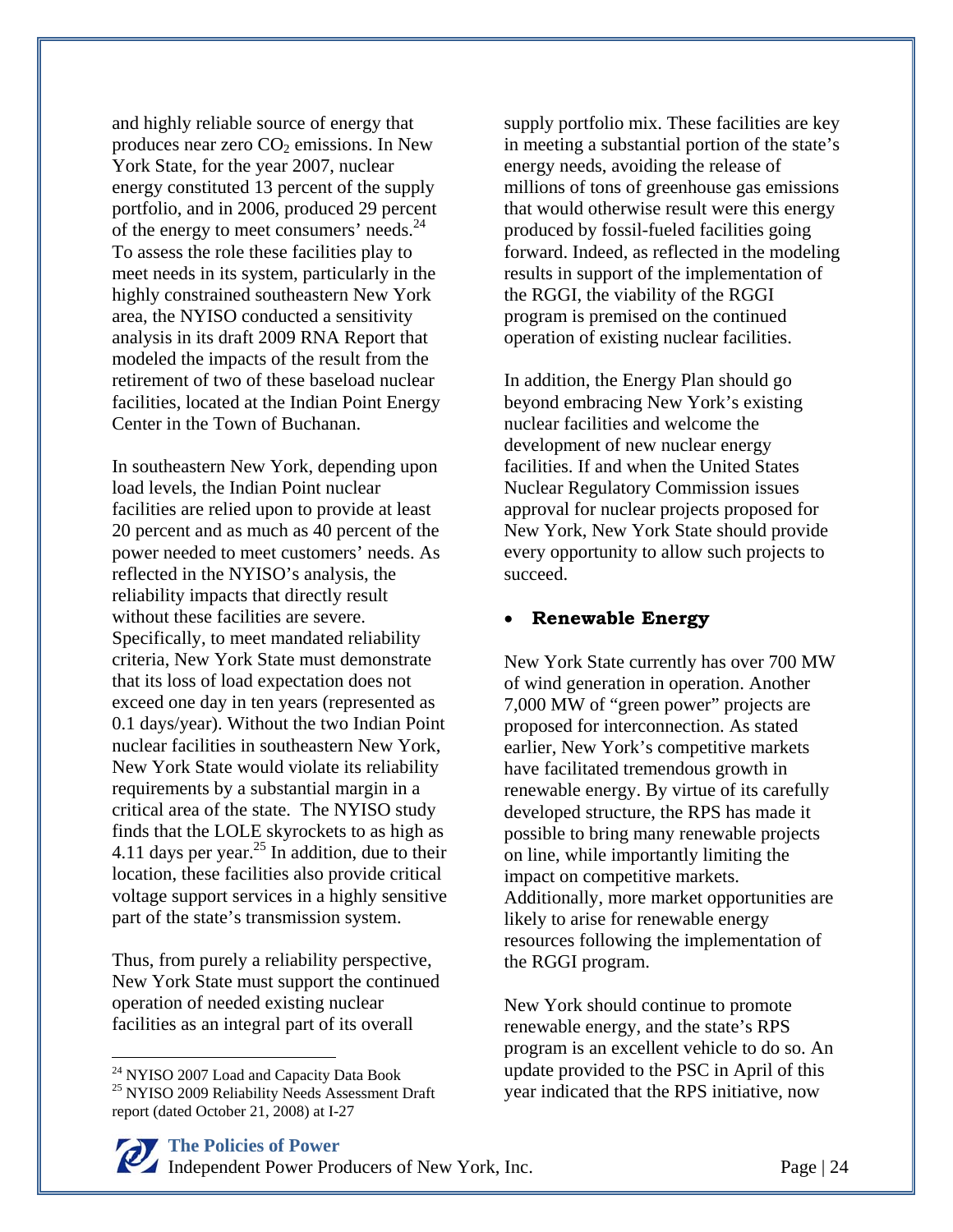approaching its fourth year, continues toward its goal of having 25 percent of the state's energy come from renewable sources by 2013. Since its creation by the PSC in September 2004, the initiative has supported the development of 1,345 MW of renewable electricity, mainly wind and hydro, some of which is now on line. Last year, nearly \$267 million was contracted for renewable energy attributes in New York under RPS auspices, an increase of 49 percent from \$178 million in 2006. New York must ensure that the RPS continues to receive full funding going forward.

However, in addition to full funding, RPS program eligibility should be expanded. Hydroelectric facilities not only aid in maintaining the state's power grid, but they also provide significant environmental benefits to the state. One way to support hydroelectric development in New York State is to expand the RPS program to include Low Impact Hydropower Institute ("LIHI")-certified hydroelectric facilities. Currently, hydroelectric megawatts (pre-1997) are exempted from the state's RPS and, therefore, not acknowledged for the environmental benefits that they provide. LIHI-certified hydro owners make significant investment to reduce the environmental impacts of their facilities and must undergo a rigorous review to prove they have satisfied the following low-impact criteria: river flows; water quality; fish passage and protection; watershed protection; threatened and endangered species protection; cultural resource protection; recreation; and facilities recommended for removal. These criteria standards are based on the most recent, and most stringent, mitigation measures recommended for the hydro dam by expert state and federal resource agencies, even if those measures are not a requirement for operating. While it is understood that the

RPS program was implemented to stimulate new renewable investments, maintaining current renewable infrastructure is also critical in obtaining the overall goal of the program. Including LIHI projects in the program will help ensure that this result occurs.

Additionally, New York State can assist in incentivizing additional capacity and sustaining existing capacity by supporting energy-from-waste's ("EfW') inclusion in New York's RPS. We believe this recommendation is consistent with the state plan for renewable energy, as all renewable technologies should be aggressively pursued and encouraged. EfW is indigenous and sustainable – defined as renewable at the Federal level, as well as in 25 states – and it is included in the renewable portfolio standard of almost every state that has both an RPS and EfW.

EfW from New York's ten facilities offers around 2.4MM MWhr/yr, and maintaining or increasing this capacity has the same economic challenges as does other alternative energy sources. EfW facilities can play an important role toward reaching New York's current renewable energy targets and future carbon reduction targets, while producing clean and reliable electricity and providing safe solid waste management in New York. Relative to greenhouse gases, EfW in New York currently offsets almost 4MM tons per year of  $CO<sub>2</sub>$ . Also, EfW is able to provide power at a very high land density factor, which allows for placement closer to needed load centers. The combined benefits offered by EfW merit its inclusion in the RPS. This approach ensures the continued health of the current EfW portfolio and opens the door for additional EfW facility development as well as the expansion/enhancement of existing ones.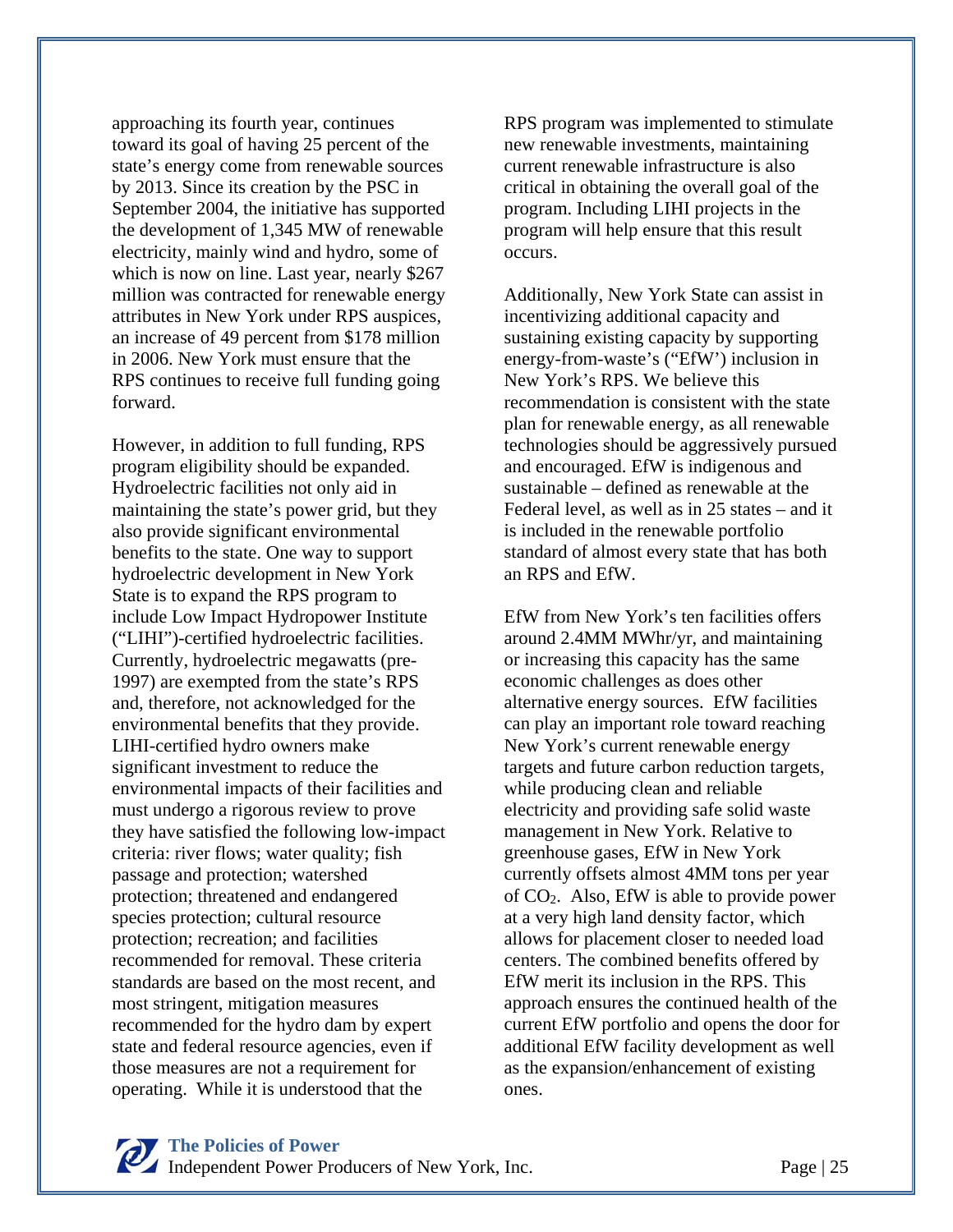Modifications to the RPS also should consider additional incentives for generation that is capable of being dispatched by the NYISO. As the amount of intermittent renewable generation on the system increases, it is important that public policies recognize that there is additional value to renewable generation that is capable of following the load. For example, there are a number of options for backing up intermittent renewables, such as biomass repowering, bio-diesel, and gasification. The re-fueling of existing fossil facilities to biomass also will create a new fuel supply industry that can become a major economic engine in upstate New York.

Finally, it is imperative that New York State embraces all of the renewable energy resource technologies as defined in existing New York State Energy Law.<sup>26</sup> Unfortunately, the Department of Environmental Conservation ("DEC") and the PSC have chosen to interpret renewables in a manner limited primarily to nonemitting fuels. Under existing New York State Energy Law, renewable energy resources are sources that are capable of being continuously restored by natural or other means or are so large as to be useable for centuries without significant depletion. This definition applies to energy sources beyond wind and hydro and includes power generated by EfW and possibly nuclear. New York needs to continue to consider broadening RPS eligibility and exploring opportunities to have the RPS available on a more level playing field with all fuels included in existing law as eligible for the same funding opportunities, RFPs, renewable standards, and other provisions.

 $26$  Subdivision 12 of Section 1-103 of the New York State Energy Law

 $\overline{a}$ 

#### **Generating Facility Siting**

As we go forward in New York, we will need to repower some of our existing generating facilities and build new facilities of all fuel types. Any effort of this magnitude faces many significant challenges. To that end, a comprehensive and efficient generating facility siting law is an important component to allow New York to do so. With fierce competition for investment dollars in energy markets and

*"…it is important to send a strong message to the financial world that New York is committed to developing new, efficient sources of electric generation…"* 

given the current financial climate, now more than ever, it is important to send a strong message to the financial world

that New York is committed to developing new, efficient sources of electric generation through a fair and timely process. To that end, investors and power producers need to be able to assess permitting costs, timeframes, and their likelihood of success realistically.

New York's previous siting statute expired at the end of 2002. The current process for the siting of generating facilities is governed by the State Environmental Quality Review Act ("SEQRA") under Article 8 of the New York Environmental Conservation Law. Under the previous siting statute, SEQRA governed the review of generating facilities less than 80 MW; now, SEQRA applies to all sizes of generating facilities. SEQRA necessitates support of the locality in which the facility would be built, in order for the facility to complete the regulatory review process. The previous statute had allowed the Siting Board to waive the application of local requirements to the facility siting project, if the Board found that those

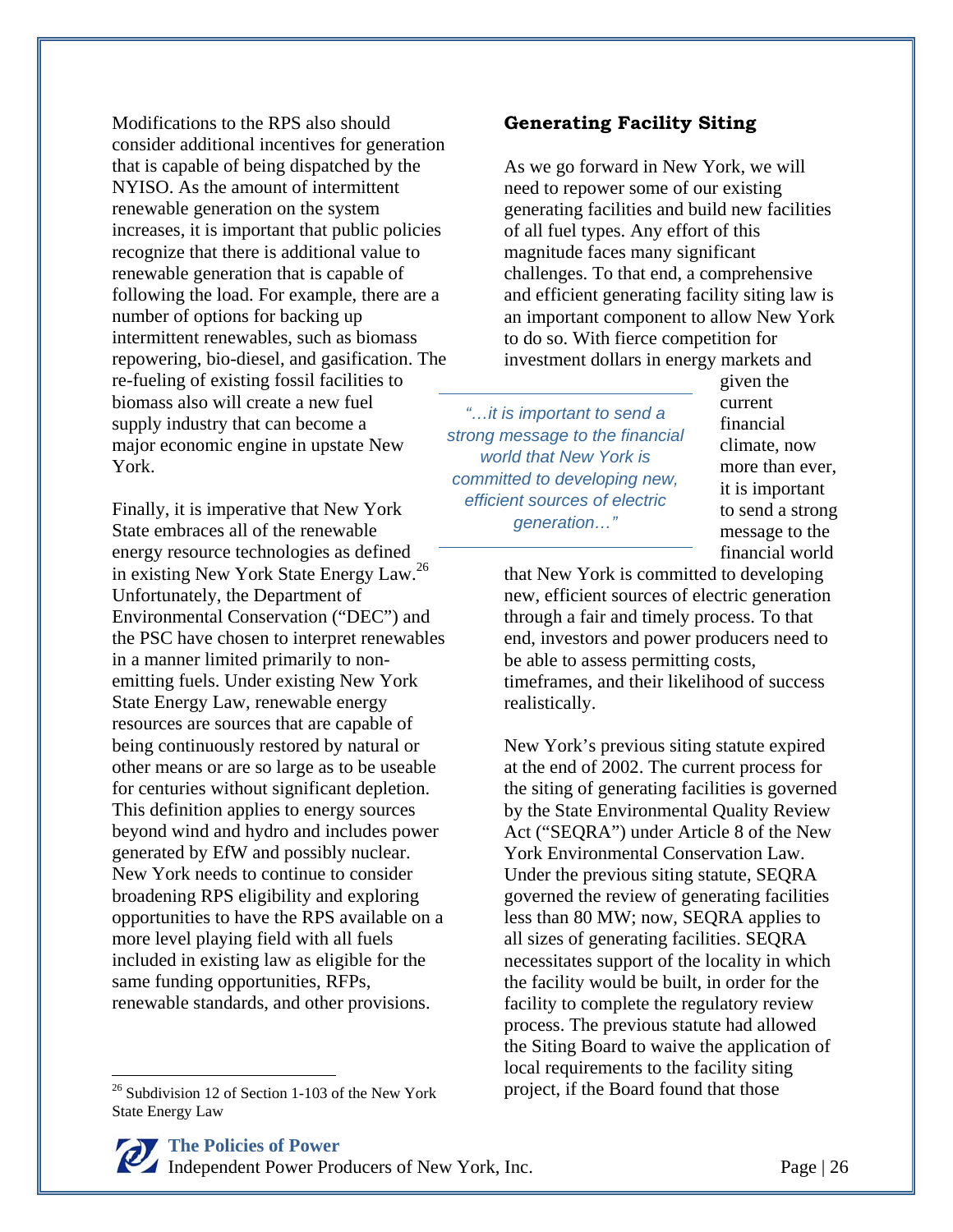requirements would be unreasonably restrictive in light of the need to build facilities to meet the state's energy needs. Without the renewal of a workable siting statute, the ability of needed facility projects to complete the siting process is too uncertain.

To assist in bringing new facilities on line, any newly enacted siting statute must contain several essential elements. First, the process needs to be fuel neutral; no technology should be excluded before it has a chance to be fully reviewed by a Siting Board. Technological advances in terms of environmental compatibility, together with future availability and price of fuels, cannot be completely known, and, therefore, no fuel or technology type – including coal and nuclear facilities – should be excluded. All fuels and technologies should be considered on a level playing field. It is the Siting Board that must decide, on a case-by-case basis in light of the record of evidence presented, which specific projects should receive certificates to go forward with construction.

Secondly, environmental protection is very important, but it must not be the dominating criteria for generating facility siting. Environmental criteria should not be used as a gate to exclude some technology types. Environmental considerations are a significant factor in the siting process. In fact, in the previous siting statute, and in all proposals for a siting law since that statute's expiration, the DEC had a seat on the Siting Board and lends its expertise on environmental issues to all those involved in the decision-making process. Additionally, the DEC issues permits that an applicant must comply with in order to build and operate a facility. No Siting Board may approve a project that cannot adhere to current federal and state environmental

regulations, much in the same way that DEC does not allow any facility to ignore the same standards.

IPPNY suggests that the Energy Plan underscore the urgency of enacting a generating facility siting law to help facilitate the development, siting and construction of state-of-the-art generating facilities to ensure that the state continues to have a reliable and fuel-diverse electric energy supply. The Energy Plan must state clearly that an effort has to be made to develop a generating facility siting statute that allows developers of facilities – utilizing all fuels and technologies, as long as they comply with existing environmental regulations – to participate in a comprehensive process with clearly defined criteria, timelines, and costs.

#### *Wholesale Energy Markets*

A generating facility siting law alone, however, will not ensure the development of new resources. As with any industry, a properly designed, transparent and nondiscriminatory market is imperative for supporting investment in needed existing resources and new facilities. IPPNY urges the Energy Board to utilize the work currently conducted by the NYISO and the NYSRC through their existing processes on the development of the RNA, the CRP, and the Installed Reserve Margin ("IRM"). The Energy Plan should adopt the results of these planning tools without modification.

New York's competitive electricity markets have evolved since their inception in 1999. Today, efforts are ongoing to improve various facets of the market. Some proposed enhancements can have a very positive impact on the state's energy future. Perhaps the most important market enhancement will be the implementation of a transparent and

#### **The Policies of Power**

Independent Power Producers of New York, Inc. Page | 27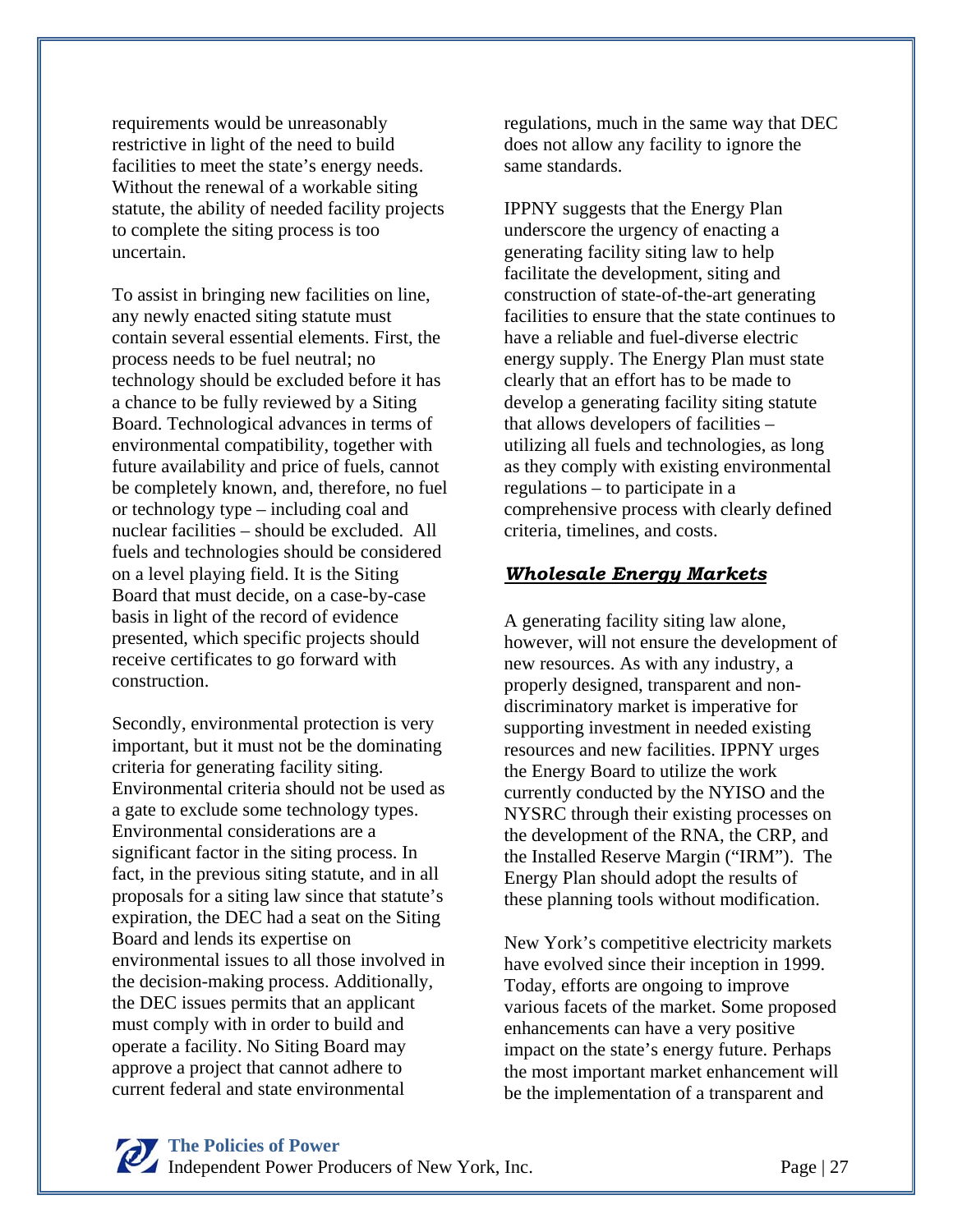non-discriminatory forward capacity market. Forward capacity markets have been implemented in  $PJM^{27}$  and in the New England RTOs over the last few years; New York now has proposed to implement a similar concept, specifically designed to square with the NYISO's CRPP. At this point, the forward capacity market proposal advanced by the NYISO includes voluntary capacity auctions five and six years ahead of the capability year, with a mandatory auction to lock in the projected capacity at four years ahead. This system, which is open to all resource types, including demand response, is designed to allow sufficient lead-time for new projects to bid in and develop their resources, if accepted. There also would be reconfiguration auctions closer to the year being scheduled to allow for the inevitable changes in load forecast, changes in project status, and other factors that can impact the capacity markets and spot market auctions utilizing the demand curve structure.

The forward capacity market construct would provide much-needed, longer-term pricing signals to enhance the market's ability to respond to reliability needs. The financially binding nature of these markets will improve the ability of developers to obtain necessary financing and will provide for a known revenue stream for needed existing, as well as new, generation resources, which will better support the planning and management of investments necessary to meet the state's capacity needs. The development of new generators and upgrades to existing resources are long-lead time projects that require significant upfront

 $\overline{a}$ 

investment. The forward capacity market will reduce the risks associated with such investment and will directly support a coordinated and efficient response to reliability and consumer needs going forward. The Energy Plan should recognize the potential benefits offered by properly structured, FERC-approved forward capacity markets and recommend and support the continuation of their development by the NYISO and market participants.

Absent the implementation of a properly structured forward capacity market, another potentially useful development has been discussed in PSC proceedings – the use of long-term contracting to complement the competitive markets. Procurement of resources using long-term contracts can allow loads to hedge the cost of electricity and provide more price certainty and better revenue streams for generation resources as they seek to obtain financing from banks that are becoming increasingly more adverse to risk. However, these procurement activities must be conducted in a nondiscriminatory and transparent manner, and the contracts must be structured to be consistent with the markets to ensure there are no adverse impacts to the competitive wholesale markets. Long-term contracts awarded to merchant developers are an option that warrants further consideration. The Energy Plan should promote the development of regulations that facilitate the use of competitively procured long-term contracts by regulated utilities or load serving entities.

In addition, in the last two CRPs issued by the NYISO and the last two annual State of the Market reports issued by the NYISO's market advisor, Dr. David B. Patton, both the NYISO and Dr. Patton have identified needs for more supply in the Lower Hudson

 $27$  PJM Interconnection is a regional transmission organization (RTO) that coordinates the movement of wholesale electricity in all or parts of Delaware, Illinois, Indiana, Kentucky, Maryland, Michigan, New Jersey, North Carolina, Ohio, Pennsylvania, Tennessee, Virginia, West Virginia and the District of Columbia.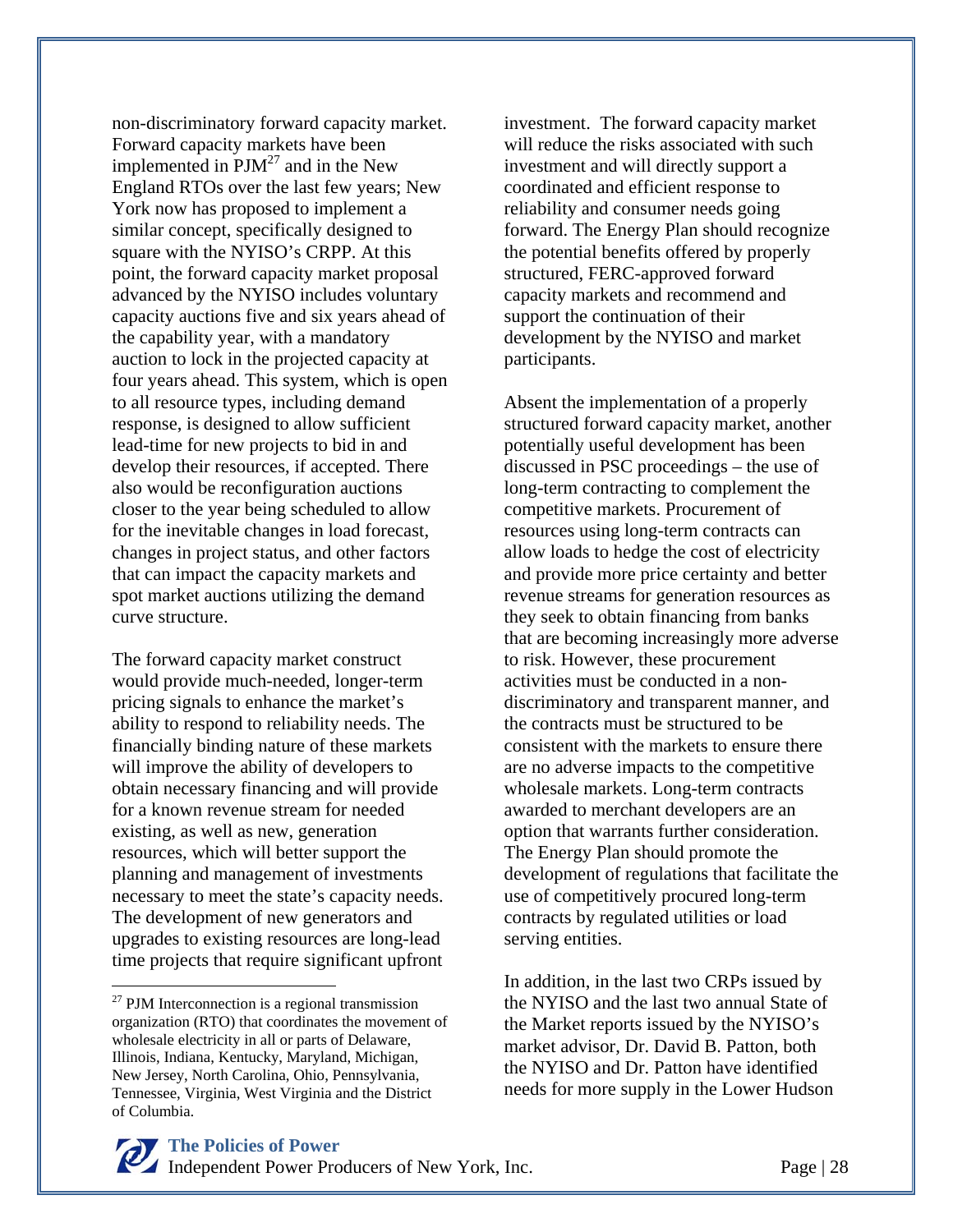Valley. Another development that will enhance the market's ability to respond to reliability needs is the development of a Lower Hudson Valley Capacity Zone as part of the NYISO's capacity market structure. This zone is proposed to include the lower Hudson Valley, New York City and Long Island, and it will have its own Installed Capacity ("ICAP")<sup>28</sup> demand curve based on the cost of new entry in this zone, as is true of the original locality zones of Long Island and New York City. The creation of this zone will recognize that the costs for new entry may be higher as one approaches the New York City metropolitan area and will provide more accurate pricing signals for the development of new resources in that area.

Most importantly, any actions endorsed within the Energy Plan must be structured in a way to minimize any adverse impact on competition. IPPNY re-emphasizes the need for the Energy Planning Board to coordinate its activities with entities such as the NYISO and the NYSRC to ensure that the policies advocated under the Energy Plan do not interfere with the current operation of, and/or impede the ongoing evolution of, these markets.

#### *New York City*

1

Generation located in New York City is critical to maintaining and improving the levels of reliability that are needed in this area. Indeed, the population density and economic importance of New York City to the state as a whole requires that special attention be given to this area with regard to reliable, cost-effective and environmentally sound sources of energy supply. The options available to New York City to develop new generation or to import additional power to meet future energy needs are limited. At the same time, much of the existing local sources of supply are aging, less efficient and less environmentally friendly than the current state-of-the art technology. Given the needs in New York City, it is absolutely critical that correct and efficient market-based price signals are provided to attract and retain needed infrastructure. This scenario will allow for efficient investment in needed existing resources, while also supporting a process that encourages repowering and new development consistent with the objectives that have already been identified in New York City's PlaNYC<sup>29</sup> and the NYISO's CRPP.

Currently, however, development in New York City is hindered by a number of factors, some of which have been discussed above. First and foremost, the absence of a comprehensive generating facility siting law all but ensures that new generation and/or generating facility repowerings will face an almost insurmountable uphill battle. Narrow special interests must not be allowed to subvert the overall energy needs of New York City, and a generating facility siting law at least assures that a big-picture view will be used in determining the merits of particular projects while ensuring local views are heard and addressed. Additionally, more power generation requires the reliable supply of fuel. In New York City, for environmental and other reasons, any new generation will

 $\overline{a}$ 

<sup>&</sup>lt;sup>28</sup> Installed Capacity or ICAP is defined by the NYISO as a generator or load facility that complies with the requirements in the Reliability Rules and is capable of supplying and/or reducing the demand for energy in the New York Control Area for the purpose of ensuring that sufficient energy and capacity are available to meet the Reliability Rules. The Installed Capacity requirement, established by the NYSRC, includes a margin of reserve in accordance with the Reliability Rules.

<sup>&</sup>lt;sup>29</sup> "PlaNYC: A Greener, Greater New York," The City of New York, Mayor Michael Bloomberg, April 2007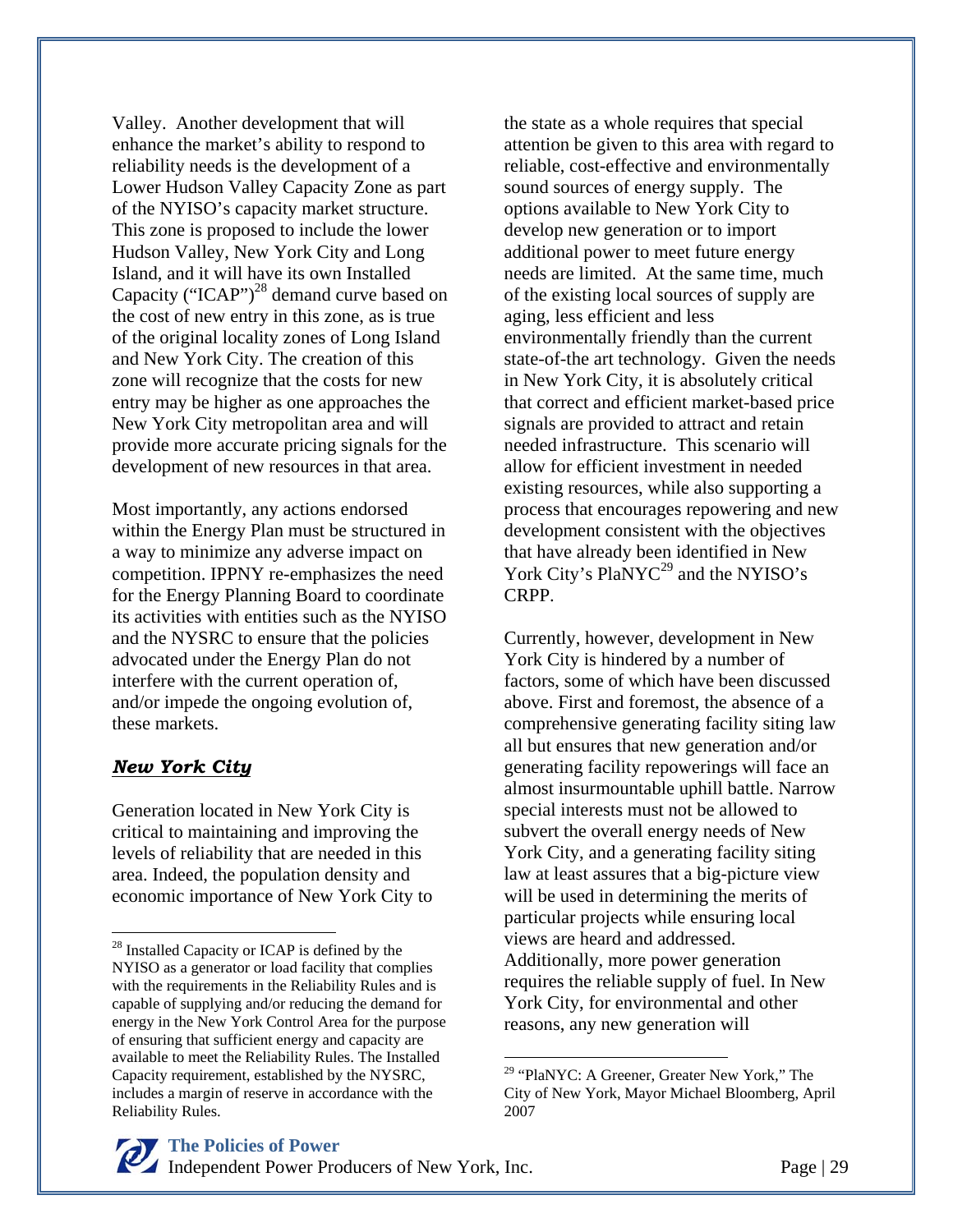predominantly be natural gas fired. Once again, in light of this fact, the Energy Plan should call for improvements in natural gas infrastructure and embrace LNG as an option.

Also, as addressed above, the ability to site a project does not equate into the ability to finance one. New York City is faced with significant issues concerning uncertainty in price signals, financing, and long-term revenue. For example, the capacity market in New York City currently provides price signals only on a month-to-month basis, and that price has been influenced in the recent past by load supported uneconomic entry, i.e. contracting with out-of-market resources via discriminatory auctions or self-supplying and offering those resources to the competitive market ignoring actual costs (offering resources for \$0). Recent FERC  $decisions<sup>30</sup>$  have attempted to mitigate this behavior; however, continued monitoring of buyer and seller bidding behavior and development of appropriate rules to ensure competitive outcomes is critical to support confidence in the markets.

Recommendations made above, such as a forward capacity market, long-term contracts employing transparent, nondiscriminatory procurement practices, and the creation of an additional capacity zone, will assist in attracting investment into New York City and the surrounding area. The Energy Plan should support existing processes to advance these outcomes.

 $\overline{a}$ 

Additionally, a recent change in law has eliminated property tax incentives (Industrial and Commercial Incentive Program) for utility property improvements and developments in New York City, including generation resources. This incentive was reflected in the price points for the demand curves for the New York City zone. The NYISO Board, however, when informed of this change, which should have resulted in a 39 percent increase in the cost of new entry for New York City, decided that it was not necessary to update the curves immediately. The NYISO Board instead opted to wait for the next routine update cycle in two plus years. This delay adversely contributes to the perception that the current markets will not provide the price signals and certainty that are required for development in New York City. This issue is now pending before the FERC for resolution. The Energy Plan should encourage all decision makers to strive to ensure that all reasonable steps are taken and changes are supported where necessary to allow efficient market outcomes and accurate price signals.

#### *New York Power Authority / Long Island Power Authority*

IPPNY recognizes that legitimate needs exist for the New York Power Authority ("NYPA") and the Long Island Power Authority ("LIPA") to acquire energy supply. In order to enhance the competitive nature of the markets in New York, these public entities should look to the markets to meet their needs. In the absence of a properly-structured, FERC-approved forward capacity market, transparent and non-discriminatory RFPs can be used effectively to solicit proposals and arrange contracts for long-term supply. This approach is important, particularly given that, in light of the most recent FERC

<sup>30</sup> FERC Dockets EL07-39-002 ER08-695-000 ER08-695-001, ORDER ON REHEARING AND FURTHER ORDER ON COMPLIANCE TARIFF SHEETS, Issued September 30, 2008, clarified several issues with respect to In-City ICAP Market Mitigation, in particular that any new entry, whether by a net buyer or not, would be subject to buyer side mitigation rules as proposed by the NYISO.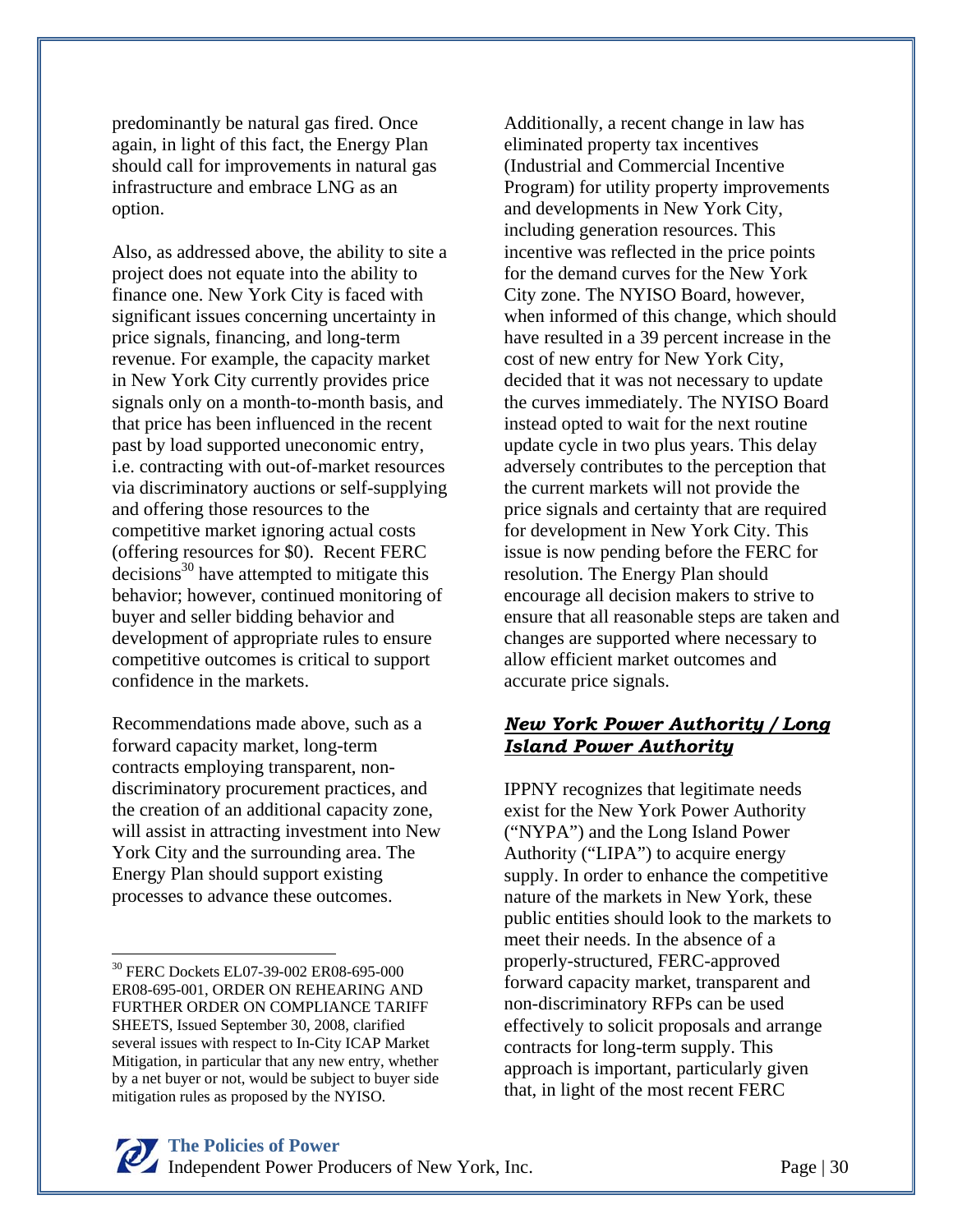orders, contracts cannot be used to drive the price of installed capacity in the rest of the market down through uneconomic entry. The FERC's latest decisions in its New York City ICAP mitigation proceeding go a long way to making the RFP process a useful mechanism for bringing new resources into the mix.

Competitive procurement should continue to be part of NYPA's economic development Power for Jobs program. Legislation signed by the governor in June 2008 will allow current program participants to extend their contracts through June 30, 2009. The law should be extended for a longer period to allow certainty and price benefits associated with longer-term power contracts. NYPA should enter into power purchase agreements (short, medium and long-term energy and capacity purchases) with power producers. IPPNY contends that NYPA should keep facilitating the addition of energy supply for economic development through competitive procurement. Competitive procurement, which allows fair competition for existing as well as new resources, is the process that best allows for a full examination of each proposal's benefits and drawbacks and for a determination of which project, ultimately, is best for New York's consumers. The Energy Plan should emphasize this point.

#### *Empire Zones*

The Empire Zone program is designed to generate tangible economic benefits to the State of New York by encouraging the creation of jobs and increased investment in the economy. Existing generating facility owners have communicated that, if not for these benefits, it is unlikely that they would have been able to move forward with

development.<sup>31</sup> Empire Zone benefits should continue to be offered as incentives for the construction and/or expansion of all types of generating facilities.

Power generation is not an inherently laborintensive industry, and generation facility owners contribute economically to the communities that they serve. In the electric generating sector, the sources of jobs are often broader than those at the facility alone. Besides the workforce required for routine daily operations, generating facilities employ significant levels of positions from local unions, contractors and consultants for periodic maintenance outages and capital improvement programs. Generators provide reliable supplies of power for businesses and other energy consumers throughout the Empire Zones and, indeed, statewide, due to the manner in which the electricity marketplace operates; these supply sources support jobs in those sectors. In some instances, generators provide an economic source of steam, which is essential to the operation of many businesses and other "thermal hosts" and enables these entities to create and maintain jobs. For example, facilities provide steam to Consolidated Edison, which supplies this resource to New York City.

Success for New York's generators should not be measured solely by job creation but also by the aggregate assessment of employment, community investment, taxes paid, and, in the case of power producers, the efficiency and reliability with which they generate electricity for consumers. Considering the additional economic gain

 $\overline{a}$ 

<sup>&</sup>lt;sup>31</sup> "The Empire Zone program is instrumental in NRG's decision to maintain operations and expand investment in its New York-based plants," Curt Morgan, Executive Vice President of NRG Energy Inc in a September 21, 2006 letter to the editor, Syracuse Post Standard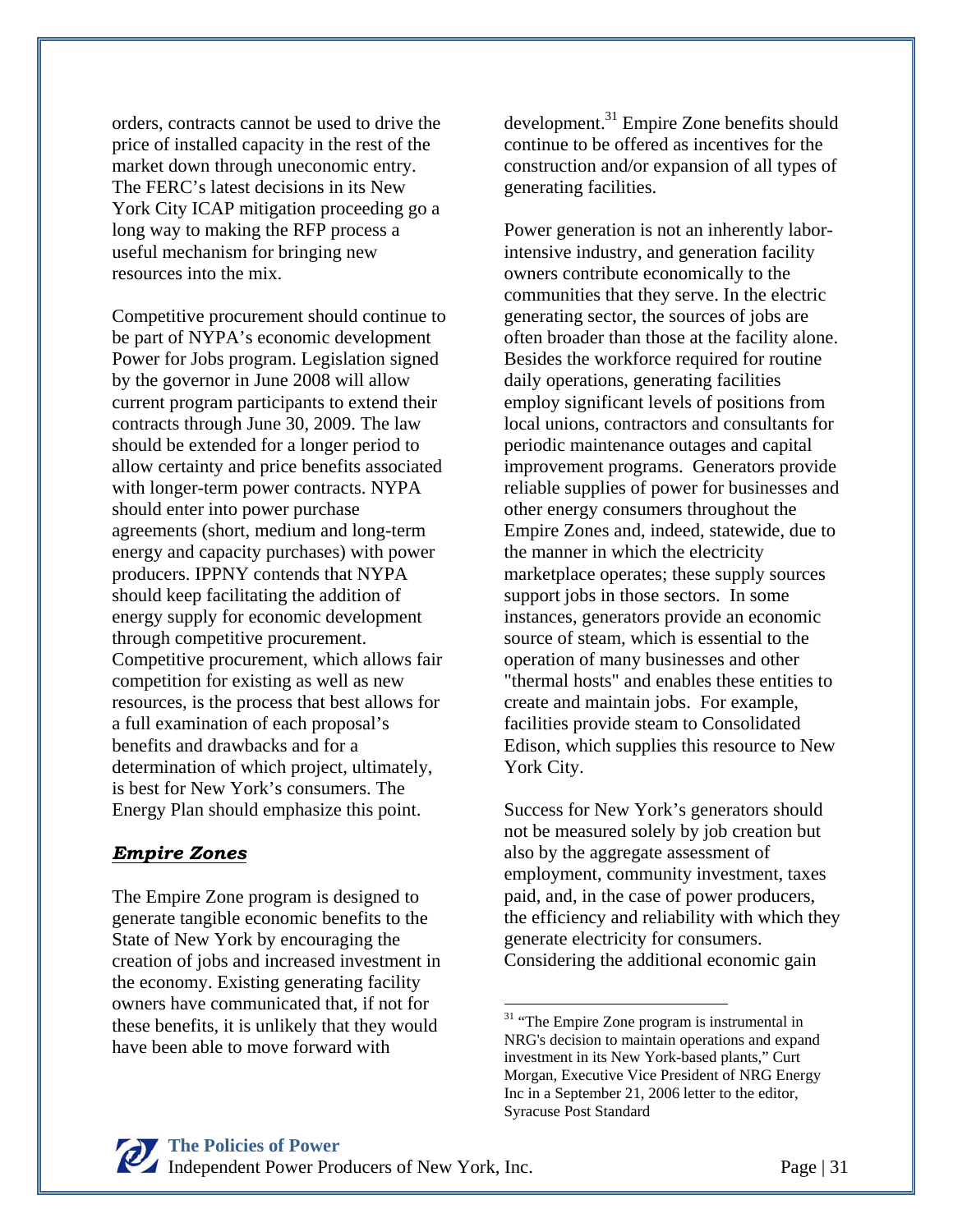resulting from the jobs retained or created by sectors that support electricity (railroad, fuel and equipment supply, etc), the direct benefit of these generators is enormous.

Going forward, generators should not be subject to different requirements than other businesses. Electric generating facilities that already are certified as eligible to be part of the Empire Zone Program should continue to receive their existing program benefits until their existing certification term expires. Otherwise, changes would subject existing facilities to new rules that would affect their real property taxes and the economics under which the facilities operate and make investments. When these companies re-apply for program benefits, they should be eligible to participate in the program in the same manner as any other program participant.

#### **Transmission and Distribution**

A robust energy delivery infrastructure operated by financially healthy utility companies is essential to a sound energy system and should be included in the Energy Plan as the second important component of meeting energy needs. As has been evidenced in recent utility rate cases before the PSC, $32$  the transmission and distribution ("T&D") system has ongoing large annual capital requirements, yet energy system restructuring included a decade of rate freezes for T&D companies, as well as the required sale of generation assets that also reduced the capital base of these companies. Utilities need to have access to capital and

 $\overline{a}$ 

financial strength to invest in delivery system enhancements to allow the energy system to continue to be reliable.

As transmission projects are proposed, the appropriate authorities should consider these projects fully. Transmission cannot be evaluated in a vacuum, however. There may be instances where strategically placed generation or energy efficiency is a better alternative that could bring more benefit to customers. The Energy Plan must emphasize that it is in New York State's interest to develop policies that take a comprehensive look at transmission and distribution upgrades.

#### **Energy Efficiency/Demand Response**

Energy Efficiency and Demand Response are the third component of a sound energy system. In some circumstances, future energy needs will not be met by increasing the amount of electricity generated or improving the delivery of that electricity. Rather, avoided load, through properly structured EE and DR programs, will play a significant role. Indeed, New York State is developing a plan to achieve its stated goal of a 15 percent reduction in load by the year 2015. On May 16, 2007, the PSC initiated a proceeding to design an electric and natural gas Energy Efficiency Portfolio Standard ("EEPS"). This proceeding is a major avenue for the implementation of the "15 by 15" Initiative. The EEPS establishes targets for energy efficiency intended to address the pattern of increasing energy use in New York.

EE and DR are valuable tools and can help meet load under peak conditions. As reflected in the most recent Con Edison rate

<sup>&</sup>lt;sup>32</sup> PSC Case 08-E-0539, Proceeding on Motion of the Commission as to the Rates, Charges, Rules and Regulations of Consolidated Edison Company of New York, Inc. for Electric Service, Filing Letter (dated May 9, 2008)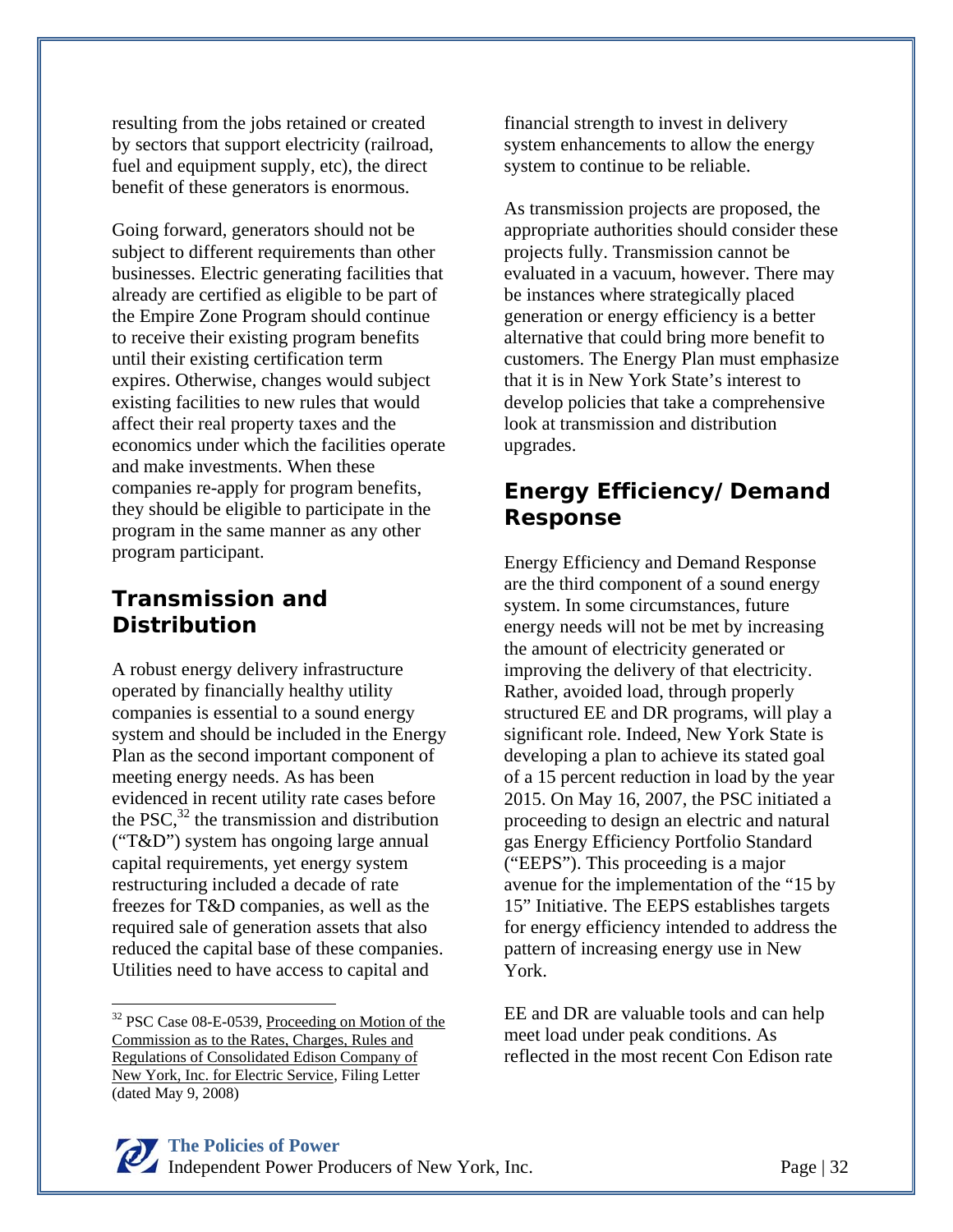case,<sup>33</sup> these resources can even reduce the need for major transmission and distribution infrastructure investment. However, EE and DR have limits, and, given the relatively long lead times for new infrastructure development, New York needs to be cautious concerning the degree to which EE and DR are relied upon as long-term replacements for iron in the ground. In order to avoid any reliability issues, these resources must be properly targeted, measured, and verified. Furthermore, whether or not specific generators can be replaced, or the output from their operations significantly reduced, by demand response or energy efficiency is a very technical, yet essential, question that necessitates full assessment of reliability implications.

According to the NYISO, questions about whether demand response resources could replace some generating units and to what extent demand-side options can replace the output of supply-side options cannot be answered by an easy analysis. This concern is particularly true of the complex nature of the energy system in New York City. The NYISO has indicated that some generating units in load pockets may be needed, even if demand is lower.

This difficulty is especially true for peaking facilities in New York City with its complex and highly loaded electrical network, which contains a number of sub-pockets within this highly constrained load pocket. For example, in order to meet reliability criteria, a certain portion of the generation needs of New York City must be met by generators physically located within, or directly interconnected to, the City. Similarly, certain generators may be required for voltage support, black start, or other system

 $\overline{a}$ 

operation needs. Whether one or more peaking units could be replaced would depend on the units in question, their location, and the availability of sufficient, targeted energy efficiency within that area.

As being discussed within the EEPS proceeding, the PSC should work with the NYISO and the NYSRC to identify and quantify whether and, if so, what amount of increased reliance on demand response, energy efficiency, and special case resources to meet peak load will maintain system reliability. The NYISO, PSC, and NYSRC also should determine the extent that it may be possible or appropriate to repower facilities to modern, state-of-the-art generation that meets New Source Performance Standards.

Specifically, the PSC should work with the NYISO and the NYSRC to conduct two analyses. The first would determine the potential for EE and DR programs to address the high demand period requirements and to assess whether their increased use can be accomplished without undermining reliability before determining what market-based price signals should be advocated. The second analysis should determine the potential for replacement of the output of the peaking units and what market based price signals are needed to make replacement possible and economic. These evaluations should be conducted in cooperation with the NYISO's CRPP, with input from market participants, and the recommendations of the CRPP should be provided to the Energy Planning Board.

The development of these market-based price signals should include the input of the owners of the peaking generation in order to create a competitive solution to meet the needs of this initiative. To that extent, the program could contain market solutions in

<sup>33</sup> PSC Case 08-E-0539, supra, Direct Testimony of Company Infrastructure Investment Panel, May 9, 2008, at 18-20, 46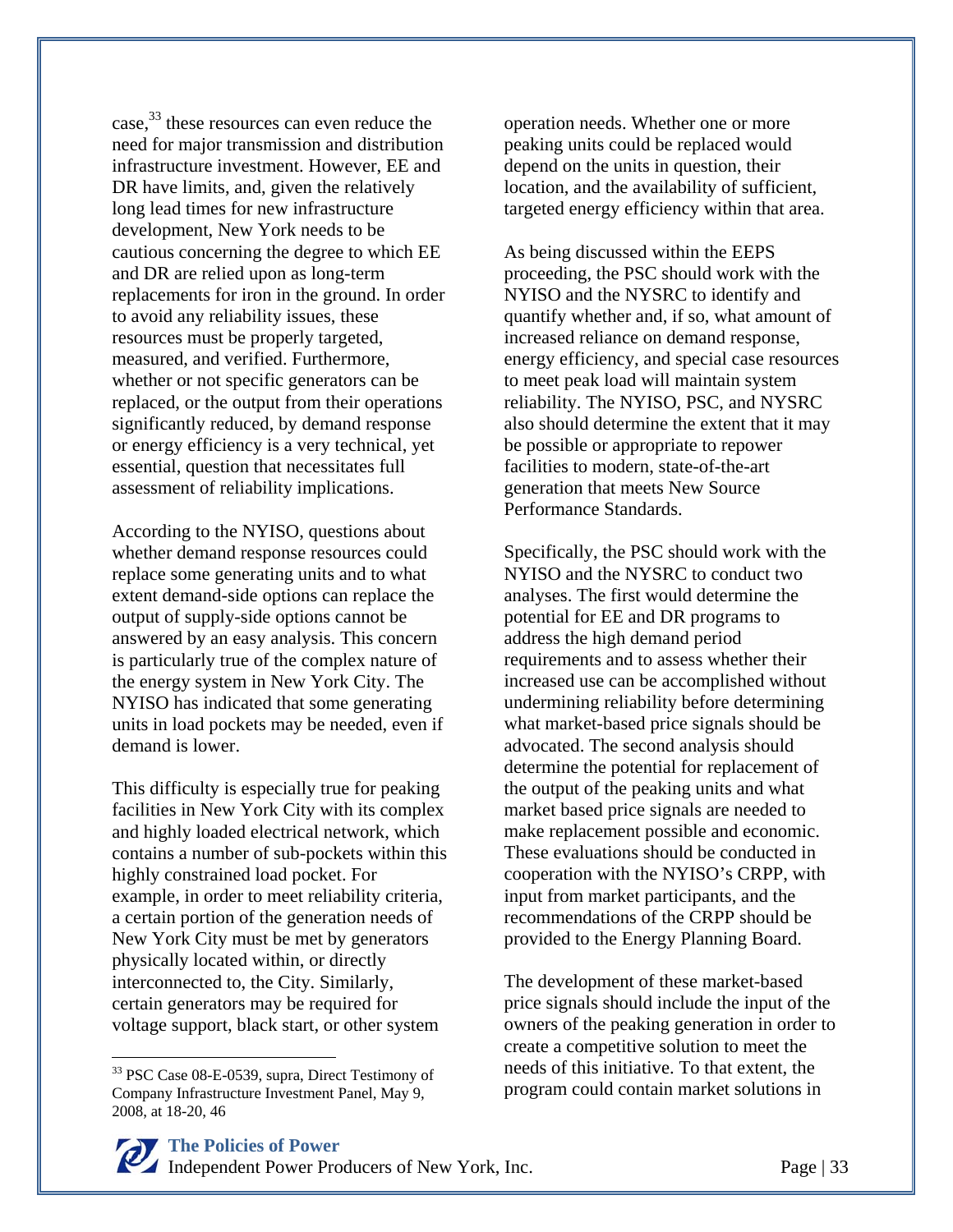the form of a) RFPs for repowered generation through the NYISO, utilities, NYPA and LIPA, which would be bid into the market following market rules; b) market-based credits for those facility owners who choose to repower their units without a contract (similar to the Renewable Energy Credit market for wind capacity); or c) a long-term capacity market obligating loads to make forward capacity purchases from these repowered facilities. The Energy Planning Board should accept the findings of the CRPP and encourage the use of market-based price signals to facilitate investments to meet the goals of the EEPS proceeding.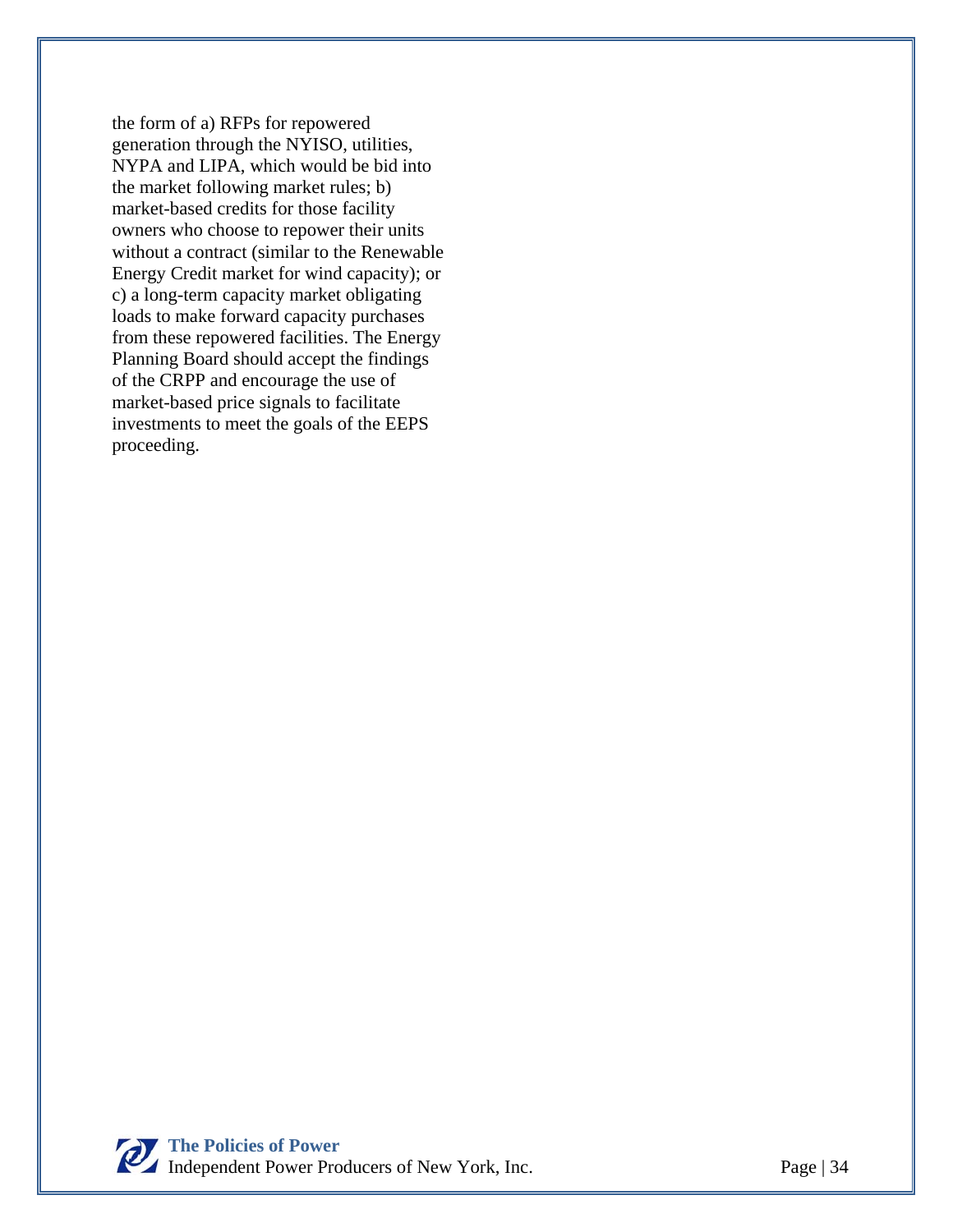# **Conclusion**

New York must have an Energy Plan that clearly outlines the state's priorities and policies regarding energy. It must evidence a balance among energy, environmental and economic development factors. IPPNY believes that such a plan should leave no doubt that New York is committed to competitive wholesale energy markets and will do what is in its power to ensure that the state provides the regulatory certainty – particularly with regard to the restructured energy markets, environmental policy, and generating facility siting laws – that is necessary to attract crucially required investment in needed new and existing resources in our state. New York's markets still are evolving, but so far they have delivered in terms of reliability, efficiency, cost, new investment, and several other ways. The recommendations put forth by IPPNY in this White Paper will assist in the continued evolution of these markets and in meeting future energy needs, and we hope that the Energy Planning Board incorporates them into the state's Energy Plan.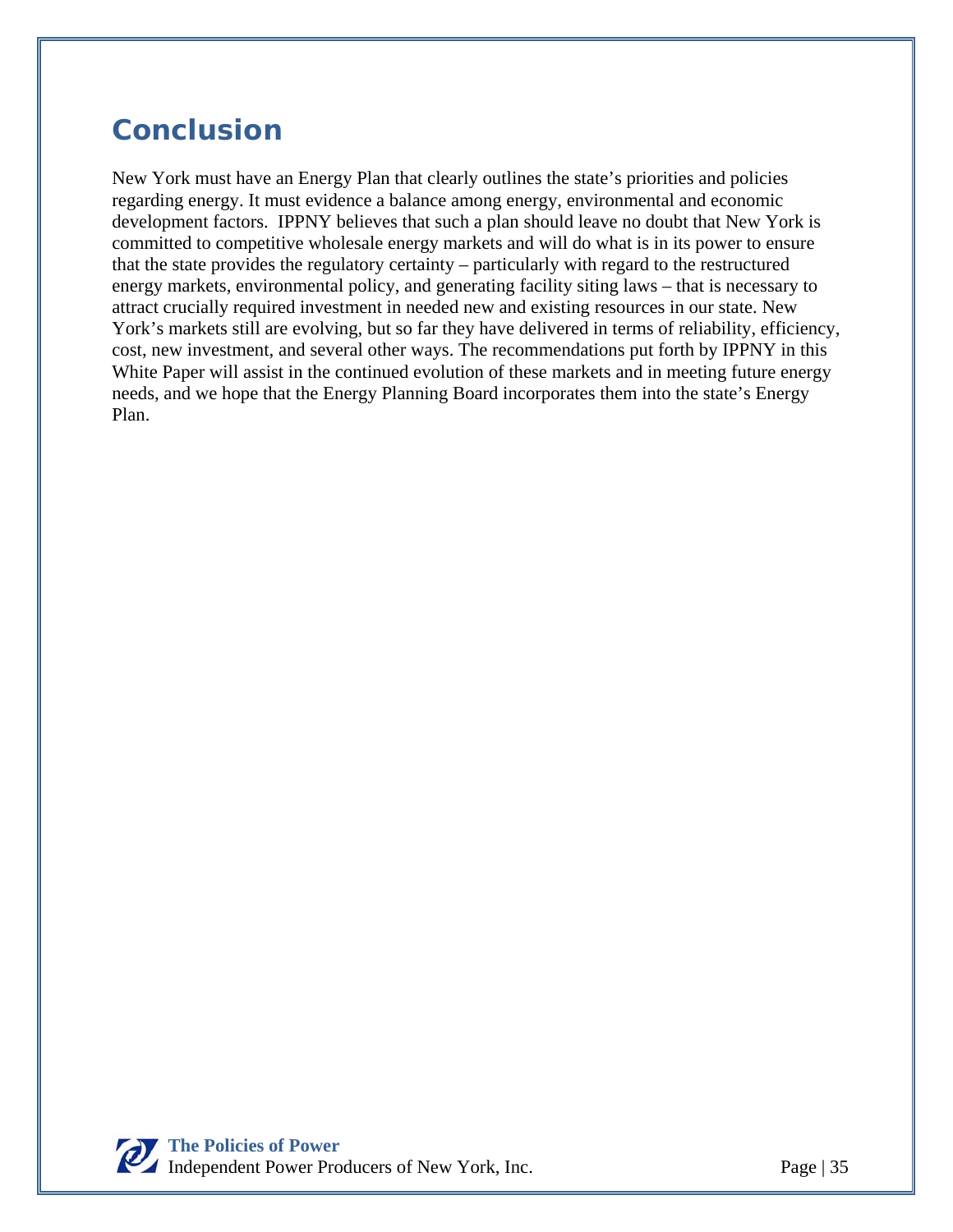# **Attachment**

#### *DEC Environmental Initiatives Affecting Generating Units*

The following list of environmental initiatives describes specific regulations or plans to put in place additional constraints on electric generating units. The cumulative impacts of all these actions could affect energy policy.

#### **Regional Greenhouse Gas Initiative (RGGI)** – *APPROVED*

Description: Carbon dioxide  $(CO_2)$  emissions would be stabilized from 2009 until 2015 and then reduced by ten percent from 2015 until 2019. Generating facility owners are required to buy (for the first time) allowances to operate their facilities, while meeting emission requirements. Problems: Strong concerns have been expressed by entities charged with ensuring the reliability of the electric system about negative impacts on reliability and the diversity of fuels that generating facilities use. No limit exists on costs, no guarantees ensure the availability of allowances to affected generating sources, and unregulated emissions from outside the RGGI region may reduce benefits.

Solutions: Generating facility owners should have priority access (like in other programs) to the emission allowances needed for facilities to operate in a reliable manner; anyone now is allowed to buy the allowances that generating facility owners need. A limit should be imposed on the cost of the emission allowances, and increased use of offset project allowances should be allowed. RGGI should end when a Federal program takes effect.

Status: The first allowance auction occurred on September 25, 2008. On December 17, 2008, New York's allowances will begin to be sold. New York's RGGI Rules took effect on October 8 (auction) and 9 (basic program). The regional program is scheduled to start on January 1, 2009. Future auctions are scheduled for: March 18, 2009; June 17, 2009; September 16, 2009; and December 16, 2009. Facilities must demonstrate compliance in 2012 for the 2009 – 2011 compliance period.

#### **NOx RACT and High Electric Demand Day (HEDD) Initiative Regulations –** *PENDING*

Description: Nitrogen oxide  $(NO<sub>x</sub>)$  emissions from generating facilities need to be reduced to comply with the National Ambient Air Quality Standard for Ozone. The HEDD initiative is intended to address emissions from peaking electric generating units on high ozone days. However, DEC is considering modifying the Reasonably Available Control Technology (RACT) limits for all existing sources.

Problems: Cost-effective emission controls have been installed, so further reductions will be significantly more expensive and difficult to implement. Therefore, overly aggressive control limits could impact electric system reliability by forcing unit retirements not currently expected. Solutions: Emission reduction levels need to be reasonable to enable generating facilities to meet requirements using available technology at a feasible cost along an implementable timeframe and to allow fuel flexibility. The current flexibility available to average emission reductions across units has been very successful and should be continued. Status: The DEC is in the process of drafting a rule.

#### **The Policies of Power**

Independent Power Producers of New York, Inc. Page | 36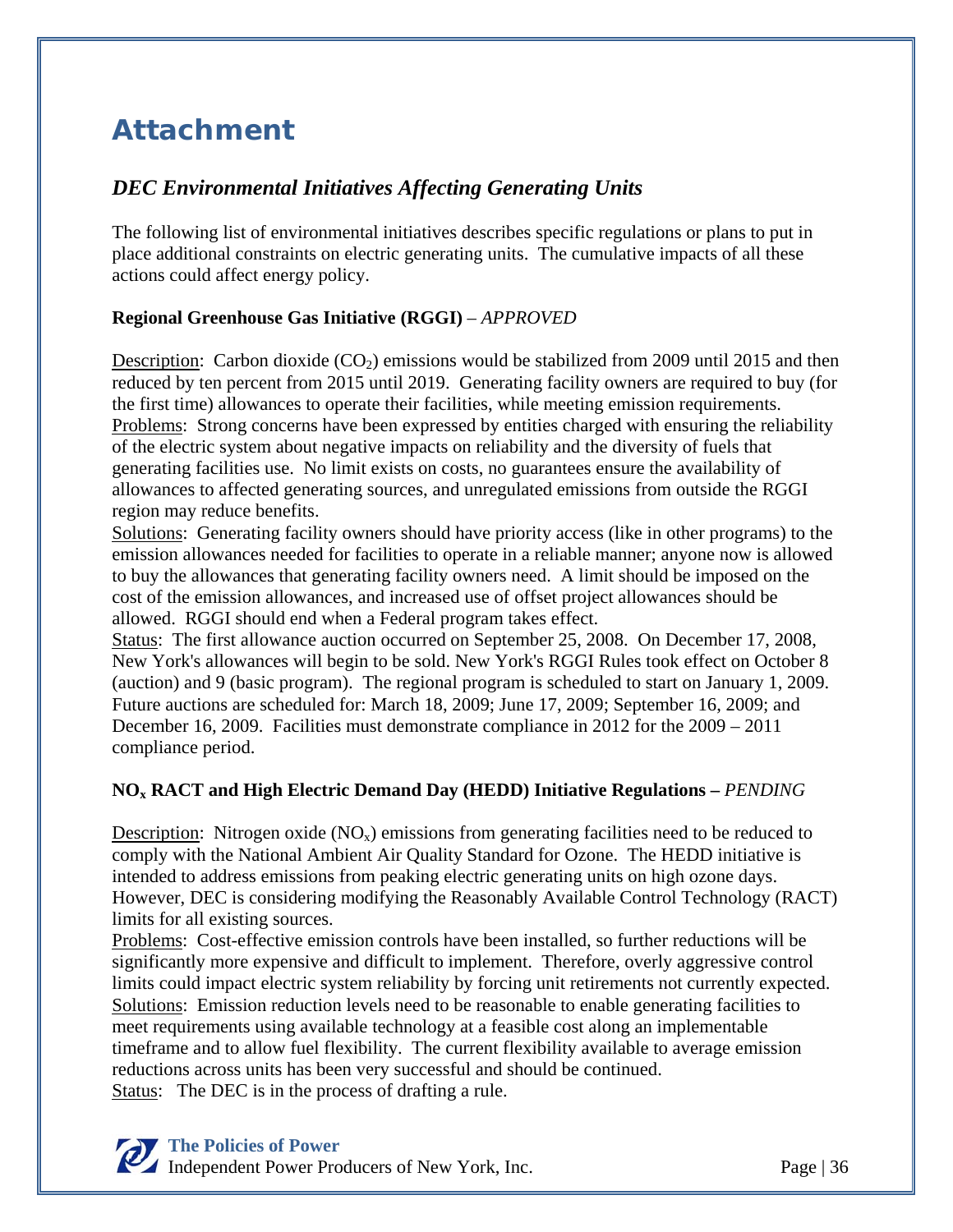#### **Greenhouse Gas Performance Standard –** *PENDING*

Description: DEC intends to establish a performance standard requirement to limit  $CO<sub>2</sub>$ emissions directly from the stacks of new or reconstructed generating facilities and other stationary sources (without any of the flexibility of a cap and trade program), even though needed emission control equipment is not available. Generating facilities would need to meet this requirement first and then also buy allowances under the RGGI program.

Problems: If the performance standards are set too low, they could force the use of specific technologies and fuels. Again, strong concerns exist about negative impacts on reliability and fuel diversity.

Solutions: DEC should not impose this additional requirement on generating facilities and instead should ensure proper RGGI implementation. Also, the state should foster the development of carbon capture and sequestration technology that would allow emission reductions to occur at generating facilities.

Status: The DEC is in the process of drafting the new rule.

#### **New Source Review Program –** *PENDING*

Description: Air emissions are reviewed for new sources and major modifications to existing sources, involving a long permit process and the installation of emission control equipment in certain instances.

Problem: DEC's proposed rules are much more stringent than the Federal rules, making the state's rules unnecessarily complex and burdensome. The rule does not make adequately clear which changes to a facility are routine maintenance and which trigger more emission control equipment, discouraging investments in generating facilities.

Solution: The definition of routine maintenance needs to be improved, as IPPNY has proposed. Status: DEC has issued a revised version of the draft rule for public comment through October 24, 2008, and the definition of routine maintenance, repair and replacement remains unchanged.

**DEC's Clean Air Interstate Rule (CAIR) –** *Federal Program Vacated by Court, and EPA has filed for rehearing; Congress May Revise the Federal Rule (NYS Specific Rules Remains in Place)*

Description: Emissions of sulfur dioxide  $(SO<sub>2</sub>)$  and  $NO<sub>x</sub>$  from generating facilities are reduced. Problem: DEC was considering selling allowances under the Federal version of the program, resulting in potential negative impact on reliability and fuel diversity. Based upon the value of NOx allowances, CAIR ozone season allowances could cost of \$21.7 million, and CAIR annual allowances could cost an additional \$91.2 million. If New York sells its allowances and other states do not, New York facilities and energy consumers will have this added competitive burden.

Solution: Allowance allocation provisions of existing NYS specific rules should remain in place. Status: The Federal program was to have started in 2007, and compliance was required in 2009 for  $NO<sub>x</sub>$  and 2010 for  $SO<sub>2</sub>$ .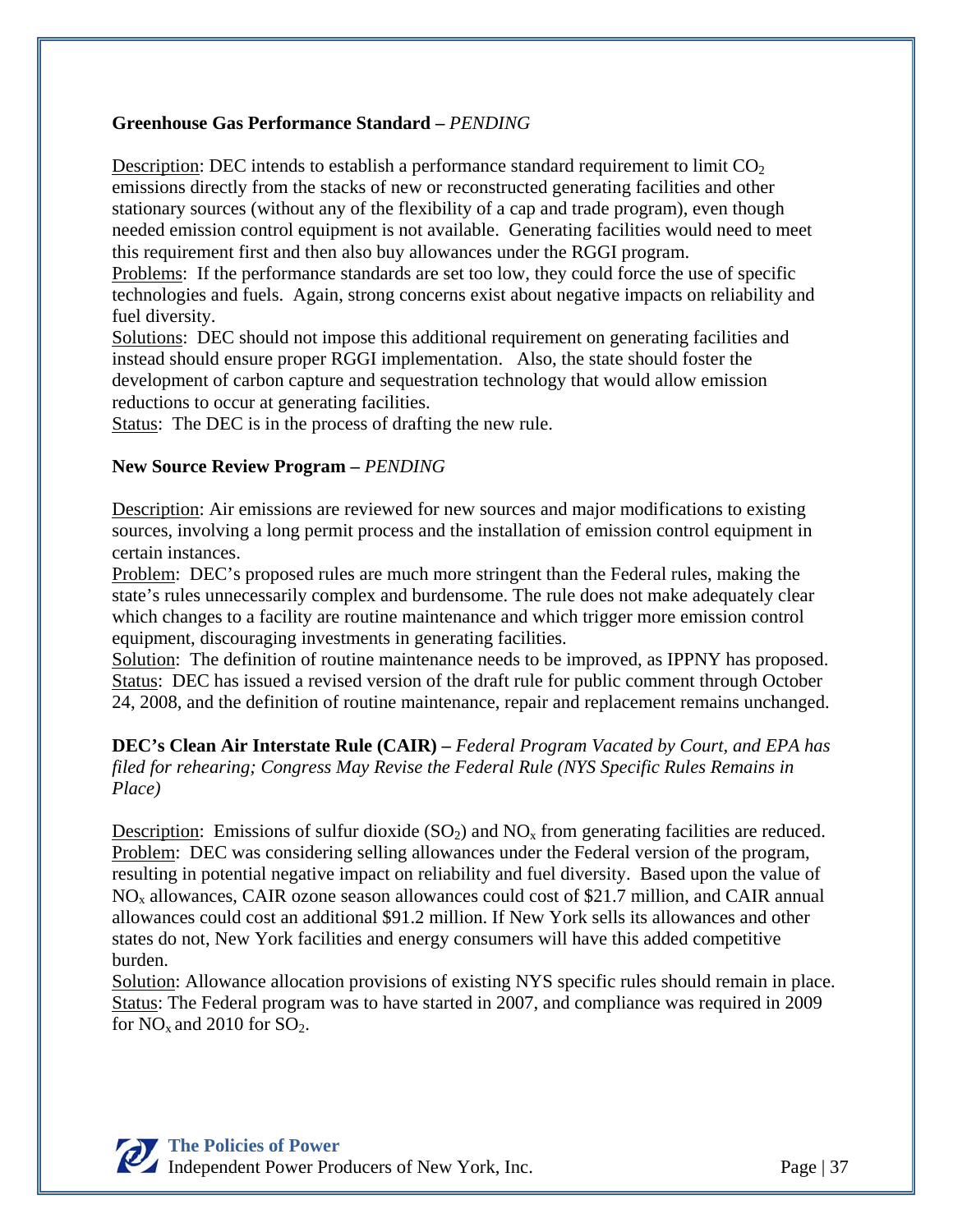#### **NYS NOx / SO2 Rules** – *ADOPTED*

Description: A cap and trade program was established to reduce  $SO_2$  and  $NO<sub>x</sub>$  emissions at electric facilities, prior to the adoption of the EPA's CAIR requirements, and those state regulations remain in place.

Status: The first phase of the  $SO_2$  reduction started on January 1, 2005, and the second phase started on January 1, 2008.

#### **DEC's Mercury Rule** – *ADOPTED*

Description: Mercury emissions from coal generating facilities are reduced, in a stricter manner than Federal requirements.

Problem: The required emission rate of 0.6 pounds mercury per trillion Btu is an aggressive number, and planned emission control programs may not be able to meet the stringent requirements.

Solution: Emission limit averaging time should be revised to a quarterly average, rolled daily, reported quarterly.

Status: The program was promulgated in late 2006. Facilities are installing monitoring equipment in 2008, will be measuring emissions in 2009, and must begin demonstrating compliance in 2010.

#### **Clean Water Act – Intake Cooling (316 (b))** – *ADOPTED*

Description: The program governs the location, design, construction and capacity of cooling water intake structures at large existing generating facilities.

Problems: Retrofitting existing facilities to add closed-cycle cooling (cooling towers) is extremely costly (\$50 - \$100 million), requires significant space, and will decrease the efficiency of the units. This requirement should not be implemented, because it could force units to retire, subsequently affecting reliability and fuel diversity.

Solutions: DEC should continue to conduct site-specific best technology available reviews and not implement a one-size-fits-all technology requirement.

Status: The program took effect in 2004.

#### **Dam Safety Rule** – *PENDING*

Description: DEC would require owners of dams to prepare safety programs, including inspections, monitoring, maintenance and operation, and emergency plans.

Problem: Hydropower facilities already are regulated by the Federal Energy Regulatory Commission (FERC).

Solution: DEC should develop its program in a manner that is compatible with the FERC program and allow the FERC to take the lead on provisions that would impact owners of FERCregulated dams.

Status: DEC issued a draft rule for comment through May of 2008. DEC is preparing a response to public comments, as part of deciding whether to make any changes to the draft rule.